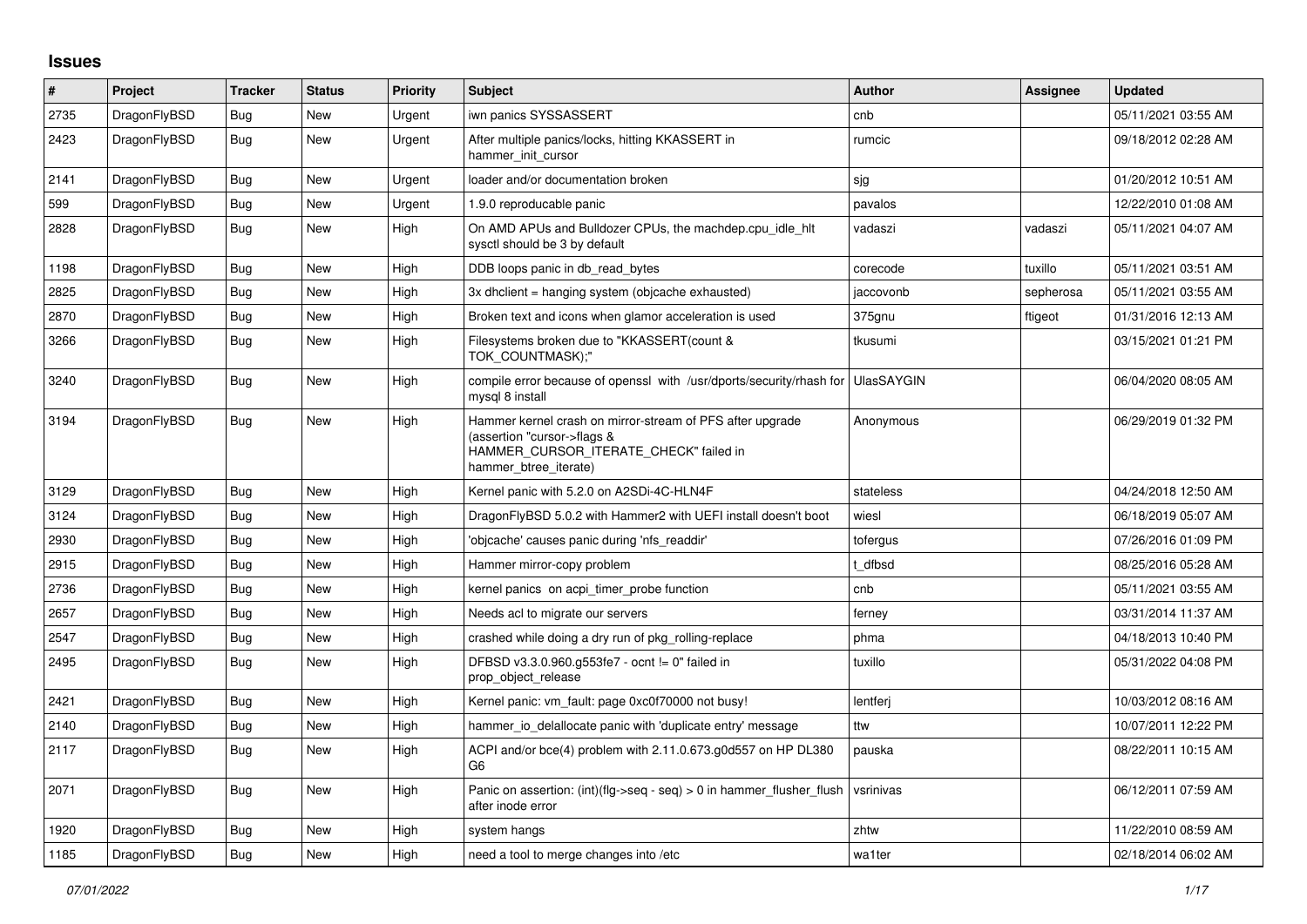| $\sharp$ | Project      | <b>Tracker</b> | <b>Status</b> | <b>Priority</b> | Subject                                                                                                                                                  | <b>Author</b> | Assignee  | <b>Updated</b>      |
|----------|--------------|----------------|---------------|-----------------|----------------------------------------------------------------------------------------------------------------------------------------------------------|---------------|-----------|---------------------|
| 2577     | DragonFlyBSD | Bug            | New           | Normal          | virtio-blk iops performance is cpu limited on high end devices                                                                                           | $g$ js $278$  | vsrinivas | 08/01/2013 02:28 PM |
| 2370     | DragonFlyBSD | Bug            | <b>New</b>    | Normal          | panic: ffs_valloc: dup alloc                                                                                                                             | marino        | vsrinivas | 02/01/2013 09:28 AM |
| 2113     | DragonFlyBSD | Bug            | <b>New</b>    | Normal          | nmalloc threaded program fork leak                                                                                                                       | vsrinivas     | vsrinivas | 08/11/2011 07:25 PM |
| 3314     | DragonFlyBSD | Bug            | New           | Normal          | Bring virtio console(4) from FreeBSD                                                                                                                     | tuxillo       | tuxillo   | 05/29/2022 08:24 AM |
| 2496     | DragonFlyBSD | Bug            | <b>New</b>    | Normal          | NTFS malloc limit exceeded                                                                                                                               | plasmob       | tuxillo   | 02/19/2013 08:47 AM |
| 2416     | DragonFlyBSD | Bug            | New           | Normal          | ".' entry can be removed on mounted nfs filesystem                                                                                                       | ftigeot       | tuxillo   | 06/03/2014 04:40 AM |
| 1876     | DragonFlyBSD | Bug            | New           | Normal          | devfs in jail + logging out from console(ttyv1+) -> panic                                                                                                | qhwt.dfly     | tuxillo   | 05/31/2022 03:24 PM |
| 1556     | DragonFlyBSD | Bug            | <b>New</b>    | Normal          | many processes stuck in "hmrrcm", system unusable                                                                                                        | corecode      | tuxillo   | 05/11/2021 03:52 AM |
| 1474     | DragonFlyBSD | <b>Bug</b>     | New           | Normal          | ithread 1 unexpectedly rescheduled                                                                                                                       | corecode      | tuxillo   | 05/11/2021 03:52 AM |
| 1442     | DragonFlyBSD | Bug            | New           | Normal          | blocking SIGSEGV and triggering a segment violation produces an<br>all CPU consuming process                                                             | corecode      | tuxillo   | 05/11/2021 03:52 AM |
| 1440     | DragonFlyBSD | Bug            | New           | Normal          | ptrace/gdb doesn't work after process blocks SIGTRAP                                                                                                     | corecode      | tuxillo   | 05/11/2021 03:52 AM |
| 1293     | DragonFlyBSD | <b>Bug</b>     | <b>New</b>    | Normal          | 2.2.1-REL Installer Request                                                                                                                              | mk            | tuxillo   | 05/11/2021 04:00 AM |
| 731      | DragonFlyBSD | <b>Bug</b>     | New           | Normal          | system freeze on "slice too large"                                                                                                                       | corecode      | tuxillo   | 06/25/2022 04:01 AM |
| 2585     | DragonFlyBSD | <b>Bug</b>     | New           | Normal          | Dfly 3.4.3 on ESXi 5.1, HP Smart Array P410 passthrough<br>recognised, but not functioning                                                               | yggdrasil     | swildner  | 05/09/2022 08:14 AM |
| 2265     | DragonFlyBSD | Bug            | New           | Normal          | mbsrtowcs does not properly handle invalid mbstate_t in ps                                                                                               | c.turner1     | swildner  | 01/10/2012 07:56 PM |
| 341      | DragonFlyBSD | Bug            | <b>New</b>    | Normal          | Vinum erroneously repors devices as busy                                                                                                                 | corecode      | swildner  | 01/21/2012 04:50 AM |
| 1769     | DragonFlyBSD | <b>Bug</b>     | New           | Normal          | panic: assertion: _tp->tt_msg->tt_cpuid == mycpuid in<br>tcp_callout_active                                                                              | pavalos       | sjg       | 05/15/2022 11:07 AM |
| 2822     | DragonFlyBSD | <b>Bug</b>     | New           | Normal          | USB 3.0 stick throws "reading primary partition table: error<br>accessing offset 000[] for 152" error, while the stick works on any<br>other OS I tested | revuwa        | profmakx  | 06/29/2015 05:56 AM |
| 2746     | DragonFlyBSD | <b>Bug</b>     | New           | Normal          | some fraction of xterms started from the xmonad window manager<br>get killed with SIGALRM                                                                | isenmann      | profmakx  | 12/28/2014 02:51 AM |
| 1969     | DragonFlyBSD | <b>Bug</b>     | <b>New</b>    | Normal          | pf-related network problem                                                                                                                               | pavalos       | lentferj  | 02/01/2011 06:57 PM |
| 1964     | DragonFlyBSD | <b>Bug</b>     | <b>New</b>    | Normal          | iwn (panic assertion : wlan assert serialized)                                                                                                           | sjmm.ptr      | josepht   | 02/01/2011 12:57 PM |
| 1946     | DragonFlyBSD | <b>Bug</b>     | New           | Normal          | ieee80211 panic                                                                                                                                          | pavalos       | josepht   | 01/27/2011 06:00 PM |
| 3154     | DragonFlyBSD | Submit         | New           | Normal          | Update serial handling in bootloader                                                                                                                     | ddegroot      | dillon    | 11/06/2018 11:21 PM |
| 2092     | DragonFlyBSD | Bug            | <b>New</b>    | Normal          | Panic: Bad link elm 0x next->prev != elm                                                                                                                 | masterblaster | dillon    | 12/04/2011 12:49 PM |
| 1430     | DragonFlyBSD | Bug            | <b>New</b>    | Normal          | Buggy w(1)?                                                                                                                                              | hasso         | alexh     | 11/24/2010 08:09 AM |
| 3319     | DragonFlyBSD | <b>Bug</b>     | New           | Normal          | setproctitle() calls can change effect of later setproctitle() calls                                                                                     | tonyc         |           | 06/29/2022 06:10 PM |
| 3316     | DragonFlyBSD | <b>Bug</b>     | New           | Normal          | hammer2_dirent_create() allows creating >1 dirents with the same<br>name                                                                                 | tkusumi       |           | 06/05/2022 12:35 PM |
| 3313     | DragonFlyBSD | <b>Bug</b>     | New           | Normal          | Can't boot from my live USB at all. The kernel loading process<br>hangs.                                                                                 | rempas        |           | 06/03/2022 12:16 AM |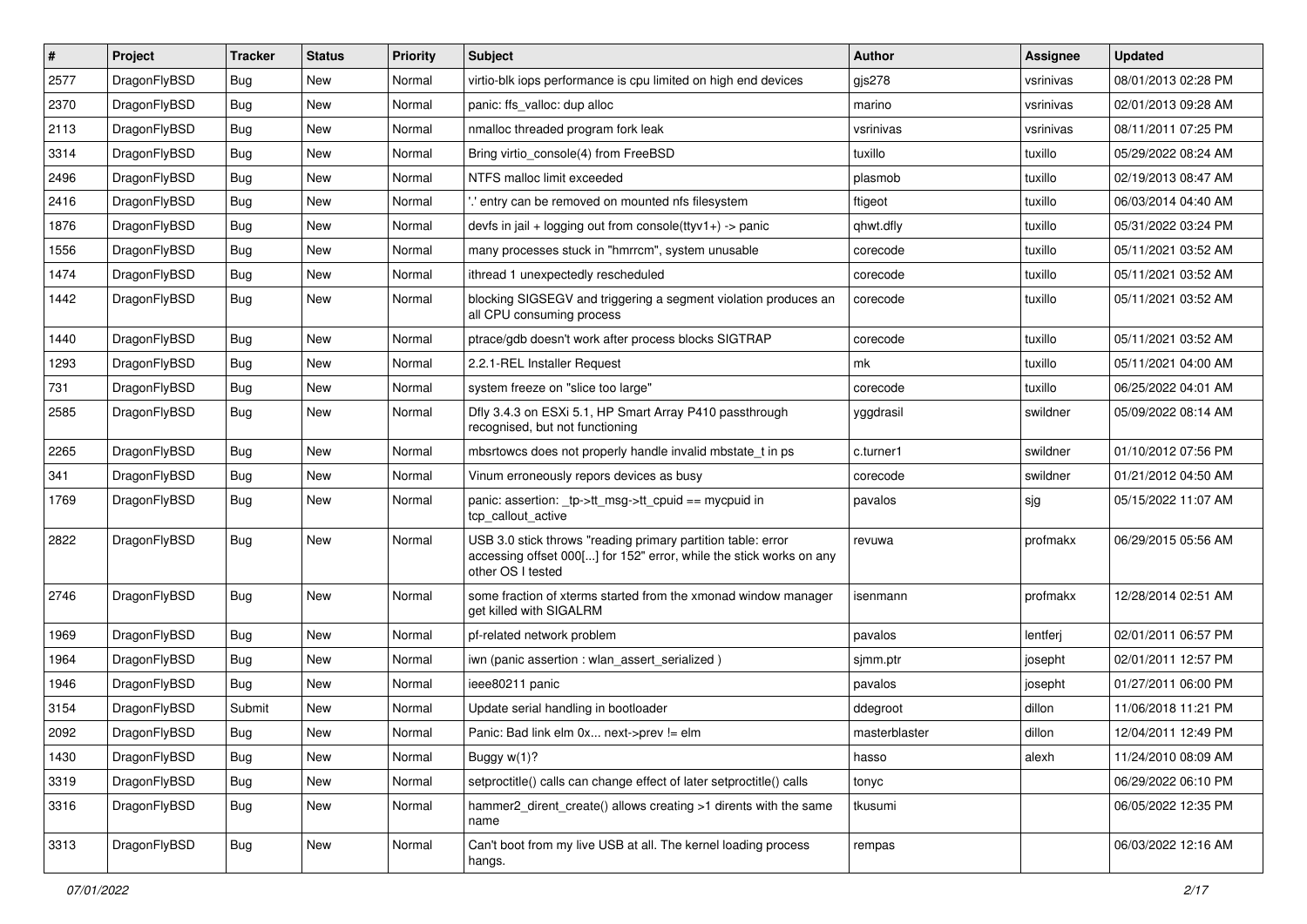| $\sharp$ | Project      | <b>Tracker</b> | <b>Status</b> | <b>Priority</b> | Subject                                                                                                   | <b>Author</b>   | <b>Assignee</b> | <b>Updated</b>      |
|----------|--------------|----------------|---------------|-----------------|-----------------------------------------------------------------------------------------------------------|-----------------|-----------------|---------------------|
| 3312     | DragonFlyBSD | Submit         | <b>New</b>    | Normal          | hammer2: redundant chain modify after chain creation                                                      | tkusumi         |                 | 05/15/2022 01:35 PM |
| 3302     | DragonFlyBSD | <b>Bug</b>     | New           | Normal          | Will not boot on System76 Lemur Pro (lemp10)                                                              | piecuch         |                 | 11/03/2021 10:21 AM |
| 3301     | DragonFlyBSD | Bug            | New           | Normal          | Gkrellm from the packages is not showing logged in users in main<br>window, logged in users always $== 0$ | adrian          |                 | 01/08/2022 04:24 AM |
| 3300     | DragonFlyBSD | <b>Bug</b>     | New           | Normal          | Running Xvnc from TigerVNC package through the INETD daemon<br>in TCP WAIT mode fails hard                | adrian          |                 | 01/08/2022 04:25 AM |
| 3298     | DragonFlyBSD | Bug            | New           | Normal          | Running "w" and having logged in via XDM through VNC, "w" prints<br>an extra error message                | piecuch         |                 | 10/25/2021 09:16 AM |
| 3284     | DragonFlyBSD | Bug            | <b>New</b>    | Normal          | Wrong towlower() result for U+038A                                                                        | bhaible         |                 | 07/10/2021 03:34 AM |
| 3283     | DragonFlyBSD | Bug            | New           | Normal          | mknodat() cannot create FIFOs                                                                             | bhaible         |                 | 07/10/2021 03:34 AM |
| 3282     | DragonFlyBSD | <b>Bug</b>     | New           | Normal          | unexpected errno value from fopen()                                                                       | bhaible         |                 | 07/10/2021 03:34 AM |
| 3281     | DragonFlyBSD | Bug            | <b>New</b>    | Normal          | Crash after leaving unattended for a while                                                                | bhaible         |                 | 07/10/2021 03:32 AM |
| 3280     | DragonFlyBSD | Bug            | <b>New</b>    | Normal          | KMS console and i915(4) not working in 6.0                                                                | cmusser         |                 | 07/10/2021 03:35 AM |
| 3278     | DragonFlyBSD | Bug            | <b>New</b>    | Normal          | Second screen image is distorted                                                                          | arcade@b1t.name |                 | 07/10/2021 03:36 AM |
| 3276     | DragonFlyBSD | Submit         | New           | Normal          | Add option controlling whether gpt expand expands the last partition<br>(needs testing)                   | falsifian       |                 | 07/10/2021 03:35 AM |
| 3252     | DragonFlyBSD | Bug            | New           | Normal          | tcsetattr/tcgetattr set errno incorrectly on non-TTY                                                      | tonyc           |                 | 10/26/2020 09:34 PM |
| 3249     | DragonFlyBSD | Bug            | <b>New</b>    | Normal          | HAMMER2 fsync(2) not working properly                                                                     | tkusumi         |                 | 09/21/2020 07:07 AM |
| 3247     | DragonFlyBSD | Bug            | New           | Normal          | Kernel panic doing nothing much                                                                           | phma            |                 | 09/12/2020 11:40 PM |
| 3246     | DragonFlyBSD | Bug            | New           | Normal          | HAMMER2 unable to handle ENOSPC properly                                                                  | tkusumi         |                 | 09/04/2020 11:11 AM |
| 3245     | DragonFlyBSD | <b>Bug</b>     | New           | Normal          | panic: free: guard1x fail, i915 load from loader.conf                                                     | polachok        |                 | 08/21/2020 10:36 AM |
| 3243     | DragonFlyBSD | Bug            | <b>New</b>    | Normal          | SMART status not reported properly for SSD disks                                                          | daftaupe        |                 | 09/09/2020 11:03 PM |
| 3239     | DragonFlyBSD | Bug            | New           | Normal          | unable to SIGKILL glitched emacs                                                                          | piecuch         |                 | 05/26/2020 03:30 AM |
| 3238     | DragonFlyBSD | <b>Bug</b>     | <b>New</b>    | Normal          | race conditions when printing from vkernel console                                                        | piecuch         |                 | 05/19/2020 02:50 PM |
| 3235     | DragonFlyBSD | Bug            | New           | Normal          | Kernel panic in devfs_vnops.c                                                                             | mneumann        |                 | 04/28/2020 07:00 AM |
| 3231     | DragonFlyBSD | Bug            | New           | Normal          | wifi drops on 5.8                                                                                         | tse             |                 | 04/06/2020 05:08 AM |
| 3227     | DragonFlyBSD | Submit         | <b>New</b>    | Normal          | Add HAMMER2 instructions in the installation medium README                                                | daftaupe        |                 | 03/26/2020 03:34 PM |
| 3226     | DragonFlyBSD | Bug            | New           | Normal          | Xorg freezes in vm: thread stuck in "objtrm1"                                                             | peeter          |                 | 04/08/2020 02:10 AM |
| 3225     | DragonFlyBSD | Bug            | New           | Normal          | nfsd freeze when using qemu                                                                               | tse             |                 | 03/17/2020 11:52 AM |
| 3224     | DragonFlyBSD | <b>Bug</b>     | New           | Normal          | Kernel panic when trying to ping6                                                                         | zhtw            |                 | 03/08/2020 08:55 AM |
| 3222     | DragonFlyBSD | Bug            | <b>New</b>    | Normal          | gcc - undefined reference to '__atomic_load' (missing libatomic?)                                         | mneumann        |                 | 02/08/2020 02:45 AM |
| 3219     | DragonFlyBSD | <b>Bug</b>     | New           | Normal          | x11/xorg port can not be build                                                                            | UlasSAYGIN      |                 | 03/31/2020 08:57 AM |
| 3218     | DragonFlyBSD | <b>Bug</b>     | New           | Normal          | Kernel panics are not sent to comconsole when booted over EFI                                             | mqudsi          |                 | 12/02/2019 08:52 PM |
| 3217     | DragonFlyBSD | <b>Bug</b>     | New           | Normal          | rescue tools: make install fails if rescue folder doesn't exist                                           | t_dfbsd         |                 | 11/27/2019 08:16 PM |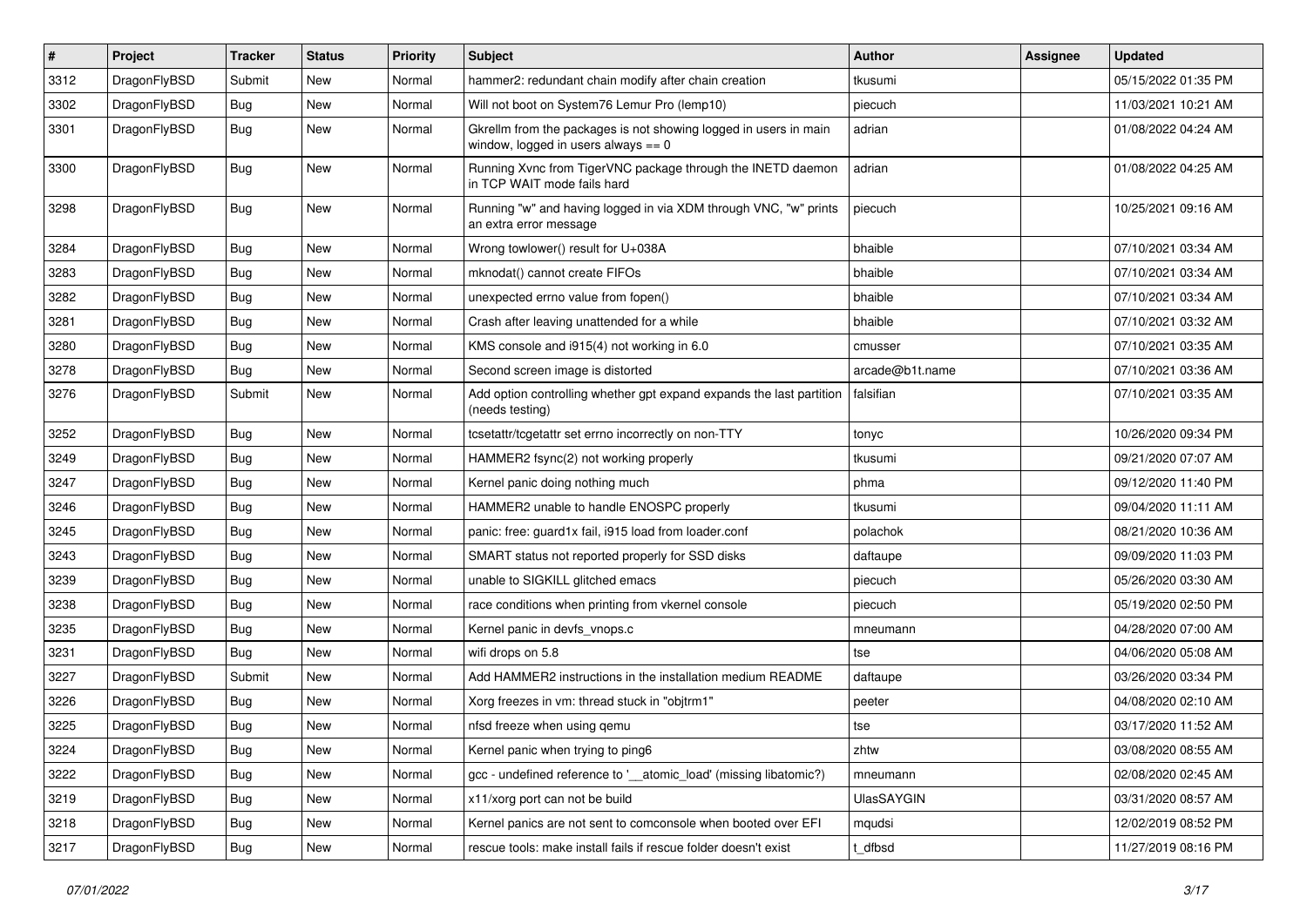| $\sharp$ | Project      | <b>Tracker</b> | <b>Status</b> | <b>Priority</b> | Subject                                                                                         | <b>Author</b>          | Assignee | <b>Updated</b>      |
|----------|--------------|----------------|---------------|-----------------|-------------------------------------------------------------------------------------------------|------------------------|----------|---------------------|
| 3215     | DragonFlyBSD | <b>Bug</b>     | New           | Normal          | Hang in tcdrain(3) after write(3)                                                               | noloader               |          | 11/25/2019 03:08 PM |
| 3209     | DragonFlyBSD | Bug            | New           | Normal          | svc has some minor bugs                                                                         | arcade@b1t.name        |          | 10/24/2019 09:08 AM |
| 3208     | DragonFlyBSD | <b>Bug</b>     | <b>New</b>    | Normal          | Crash related to nfsd                                                                           | tse                    |          | 06/11/2020 05:52 AM |
| 3206     | DragonFlyBSD | Submit         | <b>New</b>    | Normal          | update psm/kbd to FreeBSD 12.0 code                                                             | htse                   |          | 10/05/2019 03:49 PM |
| 3201     | DragonFlyBSD | Submit         | <b>New</b>    | Normal          | Fixes make search display                                                                       | htse                   |          | 08/20/2021 04:02 PM |
| 3199     | DragonFlyBSD | <b>Bug</b>     | New           | Normal          | PFS label not found panic                                                                       | tse                    |          | 08/21/2019 03:51 AM |
| 3197     | DragonFlyBSD | Bug            | <b>New</b>    | Normal          | DragonFly upgrades                                                                              | tse                    |          | 04/18/2020 04:18 PM |
| 3196     | DragonFlyBSD | <b>Bug</b>     | New           | Normal          | test issue after redmine upgrade (2)                                                            | tuxillo                |          | 07/05/2019 04:33 AM |
| 3189     | DragonFlyBSD | <b>Bug</b>     | New           | Normal          | Allow DragonFly Mail Agent to accept an alternate config via<br>command line switch             | iang                   |          | 08/16/2021 12:42 AM |
| 3184     | DragonFlyBSD | Bug            | <b>New</b>    | Normal          | tsleep(9) return value when PCATCH specified                                                    | tkusumi                |          | 04/03/2019 06:49 AM |
| 3170     | DragonFlyBSD | <b>Bug</b>     | New           | Normal          | repeatable nfsd crash                                                                           | tse                    |          | 06/11/2020 05:52 AM |
| 3165     | DragonFlyBSD | <b>Bug</b>     | New           | Normal          | Looping at boot time                                                                            | gop                    |          | 12/28/2018 01:04 PM |
| 3157     | DragonFlyBSD | Bug            | New           | Normal          | TP-Link UE300 not working in 5.2-RELEASE                                                        | tuxillo                |          | 11/15/2018 02:08 PM |
| 3147     | DragonFlyBSD | Submit         | New           | Normal          | Enable headless installation                                                                    | ddegroot               |          | 10/09/2018 01:25 PM |
| 3143     | DragonFlyBSD | Bug            | <b>New</b>    | Normal          | assertion "0" failed in hammer2 inode xop chain sync                                            | cbin                   |          | 07/18/2018 12:50 PM |
| 3142     | DragonFlyBSD | Submit         | <b>New</b>    | Normal          | lib/libdmsg: Unbreak using new API EVP_CIPHER_CTX_new()                                         | tkusumi                |          | 07/08/2018 04:18 AM |
| 3141     | DragonFlyBSD | Bug            | <b>New</b>    | Normal          | dhclient blocks boot process                                                                    | rowo                   |          | 12/16/2018 11:01 AM |
| 3139     | DragonFlyBSD | Bug            | <b>New</b>    | Normal          | USB Mouse Does Not Work in DragonflyBSD guest on VirtualBox                                     | chiguy1256             |          | 06/24/2018 10:14 PM |
| 3135     | DragonFlyBSD | Submit         | <b>New</b>    | Normal          | Add EVFILT_RECV and EVFILT_SEND                                                                 | tautolog               |          | 05/25/2018 09:59 PM |
| 3134     | DragonFlyBSD | Bug            | New           | Normal          | RFC 3021 (/31 networks) appear to be unsupported                                                | jailbird               |          | 05/16/2018 11:03 PM |
| 3120     | DragonFlyBSD | <b>Bug</b>     | <b>New</b>    | Normal          | Intel AC 8260 firmware does not load                                                            | Vintodrimmer           |          | 08/28/2018 03:30 AM |
| 3117     | DragonFlyBSD | Bug            | <b>New</b>    | Normal          | Problem with colours if "intel" video-driver used                                               | dpostolov              |          | 01/07/2018 11:35 PM |
| 3116     | DragonFlyBSD | <b>Bug</b>     | New           | Normal          | da0 detects on very big volume if to _remove_ usb install stick and<br>reboot on Intel NUC5PPYH | dpostolov              |          | 01/07/2018 09:40 PM |
| 3110     | DragonFlyBSD | Bug            | <b>New</b>    | Normal          | crash with ipfw3 under load                                                                     | bnegre82               |          | 12/09/2017 06:22 AM |
| 3076     | DragonFlyBSD | <b>Bug</b>     | <b>New</b>    | Normal          | sys/dev/netif/ig_hal/e1000_ich8lan.c:1594: sanity checking mixup?                               | dcb                    |          | 10/11/2017 01:58 AM |
| 3052     | DragonFlyBSD | <b>Bug</b>     | New           | Normal          | panic DragonFly v4.8.1-RELEASE by mounting a malformed NTFS<br>image [64.000]                   | open.source@ribose.com |          | 08/14/2017 03:22 AM |
| 3051     | DragonFlyBSD | Bug            | New           | Normal          | panic DragonFly v4.8.1-RELEASE by mounting a malformed NTFS<br>image [12.000]                   | open.source@ribose.com |          | 08/14/2017 03:20 AM |
| 3049     | DragonFlyBSD | <b>Bug</b>     | <b>New</b>    | Normal          | panic DragonFly v4.8.1-RELEASE by mounting a malformed<br>msdosfs image [12.128]                | open.source@ribose.com |          | 08/14/2017 02:53 AM |
| 3047     | DragonFlyBSD | Bug            | <b>New</b>    | Normal          | HAMMER critical write error                                                                     | samuel                 |          | 06/19/2019 09:50 AM |
| 3041     | DragonFlyBSD | Submit         | New           | Normal          | firmware: Remove embedding of multiple images in one module.                                    | Anonymous              |          | 12/25/2020 02:15 AM |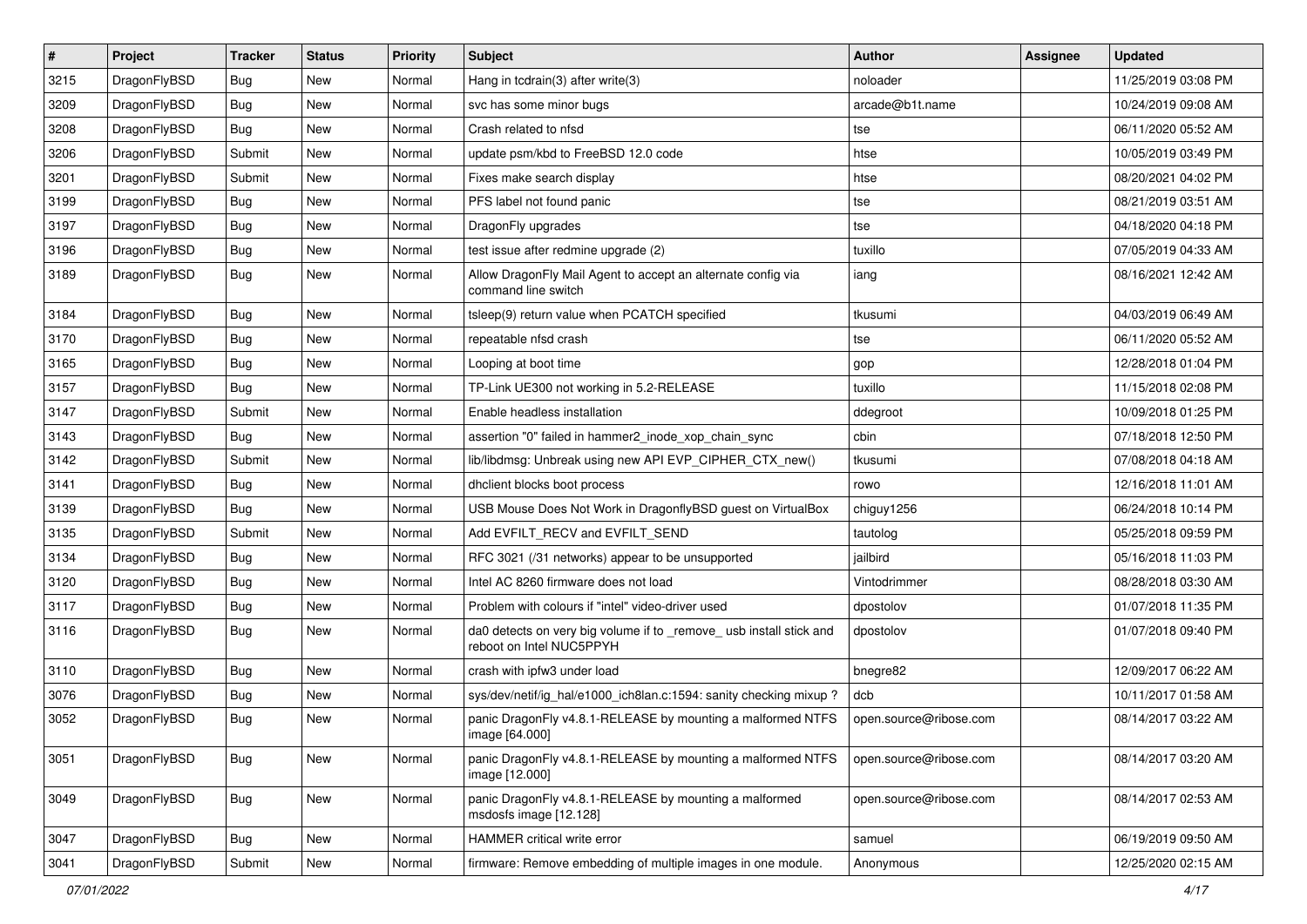| $\sharp$ | Project      | <b>Tracker</b> | <b>Status</b> | <b>Priority</b> | Subject                                                                                                              | <b>Author</b>    | Assignee | <b>Updated</b>      |
|----------|--------------|----------------|---------------|-----------------|----------------------------------------------------------------------------------------------------------------------|------------------|----------|---------------------|
| 3036     | DragonFlyBSD | <b>Bug</b>     | New           | Normal          | panic in icmp_redirect_start() ASSERT_IN_NETISR(0)                                                                   | tautolog         |          | 05/11/2017 07:27 PM |
| 3035     | DragonFlyBSD | <b>Bug</b>     | New           | Normal          | panic: assertion "cpu >= 0 && cpu < ncpus" failed in netisr_cpuport<br>at /usr/src/sys/net/netisr2.h:87              | masu             |          | 05/11/2017 01:24 AM |
| 3029     | DragonFlyBSD | <b>Bug</b>     | New           | Normal          | Running DflyBSD 4.8 on FreeBSD bhyve as a guest                                                                      | iron             |          | 05/13/2022 04:33 AM |
| 3025     | DragonFlyBSD | Bug            | <b>New</b>    | Normal          | sys/dev/powermng/powernow/powernow.c:284: bad comparison ?                                                           | dcb              |          | 09/23/2017 07:45 AM |
| 3022     | DragonFlyBSD | <b>Bug</b>     | New           | Normal          | sys/dev/netif/ath/ath/if ath.c:2142: strange bitmask?                                                                | dcb              |          | 04/11/2017 11:49 AM |
| 3018     | DragonFlyBSD | <b>Bug</b>     | New           | Normal          | sys/bus/u4b/wlan/if_run.c:5464]: (style) Redundant condition                                                         | dcb              |          | 04/11/2017 11:26 AM |
| 3006     | DragonFlyBSD | <b>Bug</b>     | New           | Normal          | boot0cfg: panic in kern_udev.c in function _udev_dict_set_cstr when<br>installing in VirtualBox                      | MichiGreat       |          | 04/01/2017 02:22 PM |
| 2994     | DragonFlyBSD | <b>Bug</b>     | New           | Normal          | Intermittent boot hangs after git: hammer - HAMMER Version 7                                                         | davshao          |          | 03/30/2017 02:06 PM |
| 2972     | DragonFlyBSD | <b>Bug</b>     | New           | Normal          | ipfw3 "deny to me" does not work correctly                                                                           | mneumann         |          | 12/27/2016 12:11 PM |
| 2970     | DragonFlyBSD | <b>Bug</b>     | <b>New</b>    | Normal          | kernel 4.7: "Is -I" causes panic on UDF filesystem: "bgetvp -<br>overlapping buffer"                                 | peeter           |          | 12/21/2016 02:46 AM |
| 2936     | DragonFlyBSD | <b>Bug</b>     | New           | Normal          | loader.efi crashes while loading kernel                                                                              | spaceille        |          | 08/20/2016 06:17 AM |
| 2933     | DragonFlyBSD | Submit         | New           | Normal          | Remove unix domain socket support from cat(1)                                                                        | sevan            |          | 08/01/2016 08:10 PM |
| 2924     | DragonFlyBSD | Bug            | New           | Normal          | cat -v fails to tag characters in extended table with M- prefix with<br>some locales                                 | sevan            |          | 07/11/2016 07:18 AM |
| 2921     | DragonFlyBSD | Submit         | New           | Normal          | Allow moused to accept userland mouse events                                                                         | tautolog         |          | 05/11/2021 04:08 AM |
| 2917     | DragonFlyBSD | Bug            | <b>New</b>    | Normal          | da8: reading primary partition table: error accessing offset<br>000000000000 for 512                                 | liweitianux      |          | 05/11/2021 08:43 PM |
| 2898     | DragonFlyBSD | Bug            | <b>New</b>    | Normal          | <b>HAMMER</b> panic                                                                                                  | pavalos          |          | 11/03/2018 07:05 AM |
| 2892     | DragonFlyBSD | <b>Bug</b>     | New           | Normal          | swap pager:indefinite wait bufferf error                                                                             | <b>Ihmwzy</b>    |          | 02/21/2016 10:32 PM |
| 2891     | DragonFlyBSD | <b>Bug</b>     | New           | Normal          | Kernel panic in IEEE802.11 related code                                                                              | shamaz           |          | 05/29/2016 05:49 PM |
| 2890     | DragonFlyBSD | <b>Bug</b>     | New           | Normal          | not able to boot usb installer on Toshiba Chromebook 2                                                               | johnnywhishbone  |          | 02/22/2016 03:42 AM |
| 2886     | DragonFlyBSD | <b>Bug</b>     | New           | Normal          | dragonfly mail agent: sending a testmail causes high system load                                                     | worf             |          | 02/05/2016 05:53 AM |
| 2881     | DragonFlyBSD | <b>Bug</b>     | New           | Normal          | Pulseaudio hangs/resets system when starting X11                                                                     | mneumann         |          | 01/09/2016 03:08 AM |
| 2874     | DragonFlyBSD | <b>Bug</b>     | New           | Normal          | make world DESTDIR=/emptydir fails                                                                                   | pascii           |          | 12/25/2015 07:04 AM |
| 2863     | DragonFlyBSD | <b>Bug</b>     | New           | Normal          | HAMMER synch tid is zero                                                                                             | shamaz           |          | 12/12/2015 11:24 PM |
| 2857     | DragonFlyBSD | <b>Bug</b>     | New           | Normal          | hammer stalls via bitcoin-qt                                                                                         | tkusumi          |          | 11/30/2015 06:52 AM |
| 2852     | DragonFlyBSD | <b>Bug</b>     | <b>New</b>    | Normal          | Hammer File System - hangs on undo during system boot / mount -<br>will not recover on DragonFlyBSD newer than 3.6.0 | abale            |          | 05/11/2021 04:07 AM |
| 2840     | DragonFlyBSD | Bug            | <b>New</b>    | Normal          | wrong voltage is reported                                                                                            | yellowrabbit2010 |          | 09/11/2015 06:09 PM |
| 2835     | DragonFlyBSD | Bug            | New           | Normal          | /usr/include/c++/5.0/bits/c++locale.h likes<br>POSIX_C_SOURCE>=200809                                                | davshao          |          | 11/18/2015 03:40 AM |
| 2820     | DragonFlyBSD | <b>Bug</b>     | New           | Normal          | TP-Link USB Wi-Fi adapter cannot be reattached to the system                                                         | shamaz           |          | 05/22/2015 09:45 PM |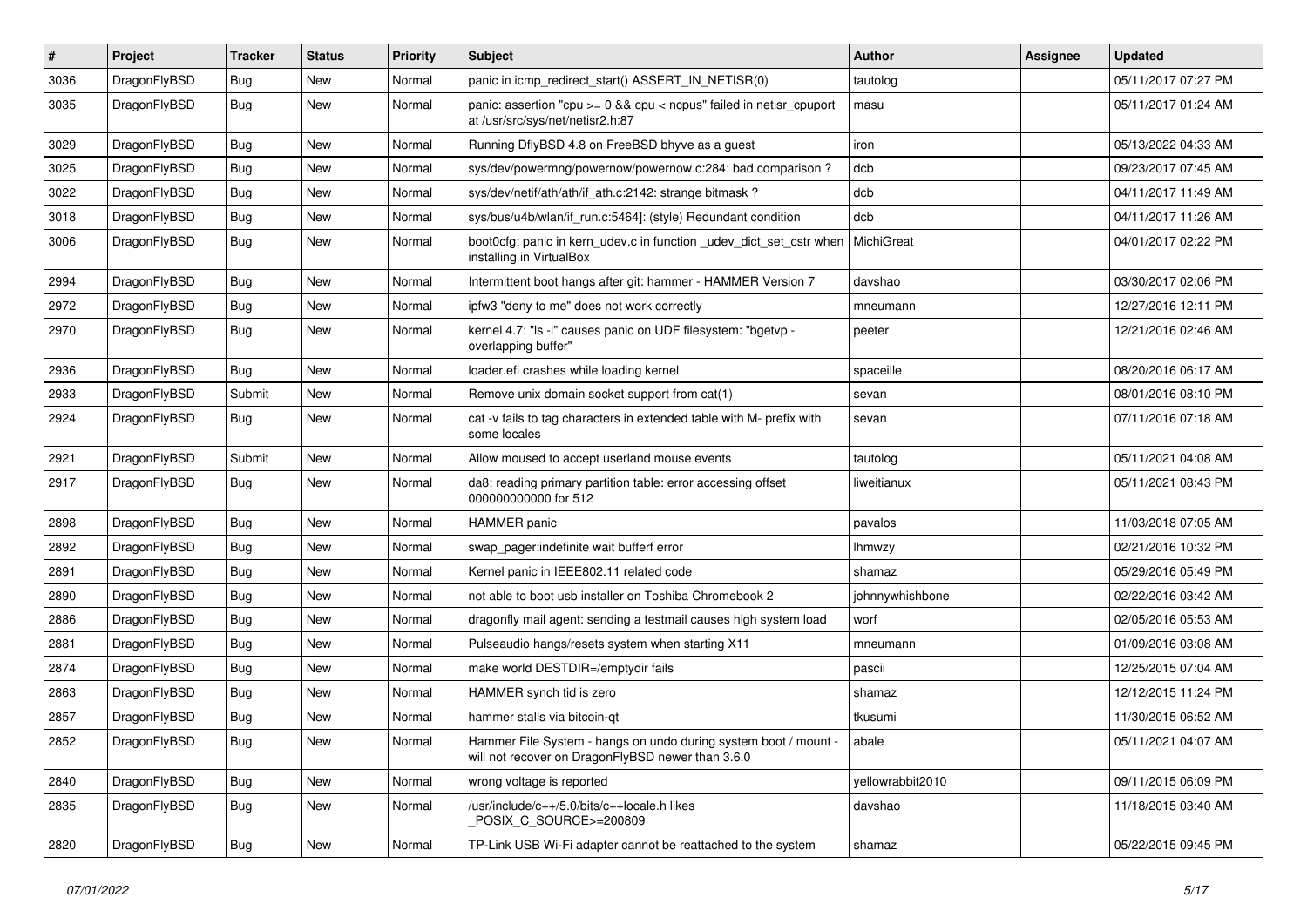| $\pmb{\#}$ | <b>Project</b> | <b>Tracker</b> | <b>Status</b> | <b>Priority</b> | <b>Subject</b>                                                                                   | <b>Author</b> | Assignee | <b>Updated</b>      |
|------------|----------------|----------------|---------------|-----------------|--------------------------------------------------------------------------------------------------|---------------|----------|---------------------|
| 2816       | DragonFlyBSD   | <b>Bug</b>     | <b>New</b>    | Normal          | A multitasking process being debugged can get stuck                                              | phma          |          | 05/19/2015 03:57 AM |
| 2812       | DragonFlyBSD   | Bug            | <b>New</b>    | Normal          | Panic on Intel DE3815TYKHE                                                                       | tmorp         |          | 05/14/2015 03:14 PM |
| 2809       | DragonFlyBSD   | Bug            | New           | Normal          | hammer mirror-stream                                                                             | masu          |          | 04/10/2015 12:33 AM |
| 2808       | DragonFlyBSD   | Bug            | <b>New</b>    | Normal          | X freeze by switching between X and VT - results in black screen                                 | lukesky333    |          | 05/11/2021 03:55 AM |
| 2806       | DragonFlyBSD   | Bug            | <b>New</b>    | Normal          | failed to configure a link-local address on ath0 (errno = 22)                                    | Chingyuan     |          | 05/25/2021 01:00 AM |
| 2803       | DragonFlyBSD   | Bug            | <b>New</b>    | Normal          | HAMMER: Warning: UNDO area too small!                                                            | ftigeot       |          | 03/11/2015 03:42 PM |
| 2802       | DragonFlyBSD   | Bug            | <b>New</b>    | Normal          | USB Wifi urtwn0 crash from cd boot                                                               | opvalues      |          | 03/10/2015 01:07 AM |
| 2799       | DragonFlyBSD   | <b>Bug</b>     | <b>New</b>    | Normal          | Fatal trap 12 caused by moused(8) -p /dev/cual0                                                  | opvalues      |          | 03/04/2015 11:01 PM |
| 2788       | DragonFlyBSD   | Bug            | <b>New</b>    | Normal          | ioctl GSLICEINFO: Not working for vnode slice                                                    | mneumann      |          | 02/12/2015 07:49 AM |
| 2738       | DragonFlyBSD   | Bug            | <b>New</b>    | Normal          | Hammer: Strange behavior when trying to recover old version of<br>moved file                     | roland        |          | 11/20/2014 08:02 AM |
| 2712       | DragonFlyBSD   | Bug            | <b>New</b>    | Normal          | connect(2) returns EINVAL when retrying after ECONNREFUSED                                       | jorisgio      |          | 08/14/2014 05:31 PM |
| 2708       | DragonFlyBSD   | <b>Bug</b>     | <b>New</b>    | Normal          | unable to send TCP nor UDP on age(4) interface                                                   | dermiste      |          | 05/11/2021 03:54 AM |
| 2688       | DragonFlyBSD   | Bug            | <b>New</b>    | Normal          | 67613368bdda7 Fix wrong checks for U4B presence Asrock Z77M<br>difficulty detecting USB keyboard | davshao       |          | 06/28/2014 07:08 PM |
| 2687       | DragonFlyBSD   | Bug            | <b>New</b>    | Normal          | natacontrol software RAID in installer                                                           | csmelosky     |          | 06/22/2014 12:03 PM |
| 2674       | DragonFlyBSD   | Bug            | <b>New</b>    | Normal          | <b>GPT Support</b>                                                                               | ftigeot       |          | 12/28/2015 02:54 PM |
| 2652       | DragonFlyBSD   | Bug            | <b>New</b>    | Normal          | 189a0ff3761b47  ix: Implement MSI-X support locks up Lenovo<br>S10 Intel Atom n270               | davshao       |          | 05/14/2014 01:55 AM |
| 2647       | DragonFlyBSD   | <b>Bug</b>     | <b>New</b>    | Normal          | HAMMER panic on 3.6.0                                                                            | tuxillo       |          | 05/11/2021 03:54 AM |
| 2645       | DragonFlyBSD   | Bug            | <b>New</b>    | Normal          | panic with dsched fq and ioprio                                                                  | jyoung15      |          | 02/20/2014 07:29 AM |
| 2641       | DragonFlyBSD   | Bug            | New           | Normal          | Panic when loading natapci as module                                                             | tuxillo       |          | 05/11/2021 03:54 AM |
| 2630       | DragonFlyBSD   | <b>Bug</b>     | New           | Normal          | Bring in latest iconv fixes from FreeBSD10 as well as csmapper<br>updates                        | tuxillo       |          | 05/11/2021 03:54 AM |
| 2629       | DragonFlyBSD   | <b>Bug</b>     | <b>New</b>    | Normal          | Replace gcc44 with llvm34, clang34, and libc++                                                   | tuxillo       |          | 06/02/2014 02:30 PM |
| 2626       | DragonFlyBSD   | <b>Bug</b>     | <b>New</b>    | Normal          | iwn driver drops with error: "firmware error 'iwn intr: fatal firmware<br>error"                 | rodyaj        |          | 01/09/2014 05:50 AM |
| 2622       | DragonFlyBSD   | Bug            | <b>New</b>    | Normal          | VAIO FIT15E fn keys support                                                                      | nonsolosoft   |          | 12/31/2013 01:31 AM |
| 2621       | DragonFlyBSD   | Bug            | <b>New</b>    | Normal          | core dump using cdrom                                                                            | nonsolosoft   |          | 12/27/2013 12:43 AM |
| 2620       | DragonFlyBSD   | Bug            | <b>New</b>    | Normal          | moused problem                                                                                   | FilippoMo     |          | 12/20/2013 10:32 AM |
| 2619       | DragonFlyBSD   | Bug            | <b>New</b>    | Normal          | DragonFly 3.6 can't be installed on a 6TB volume                                                 | ftigeot       |          | 02/23/2014 11:55 PM |
| 2618       | DragonFlyBSD   | Bug            | New           | Normal          | mouse problem on RELEASE-3 6 0                                                                   | FilippoMo     |          | 12/20/2013 03:26 AM |
| 2611       | DragonFlyBSD   | Bug            | New           | Normal          | Change in IP address results in network not working                                              | phma          |          | 12/05/2013 07:55 PM |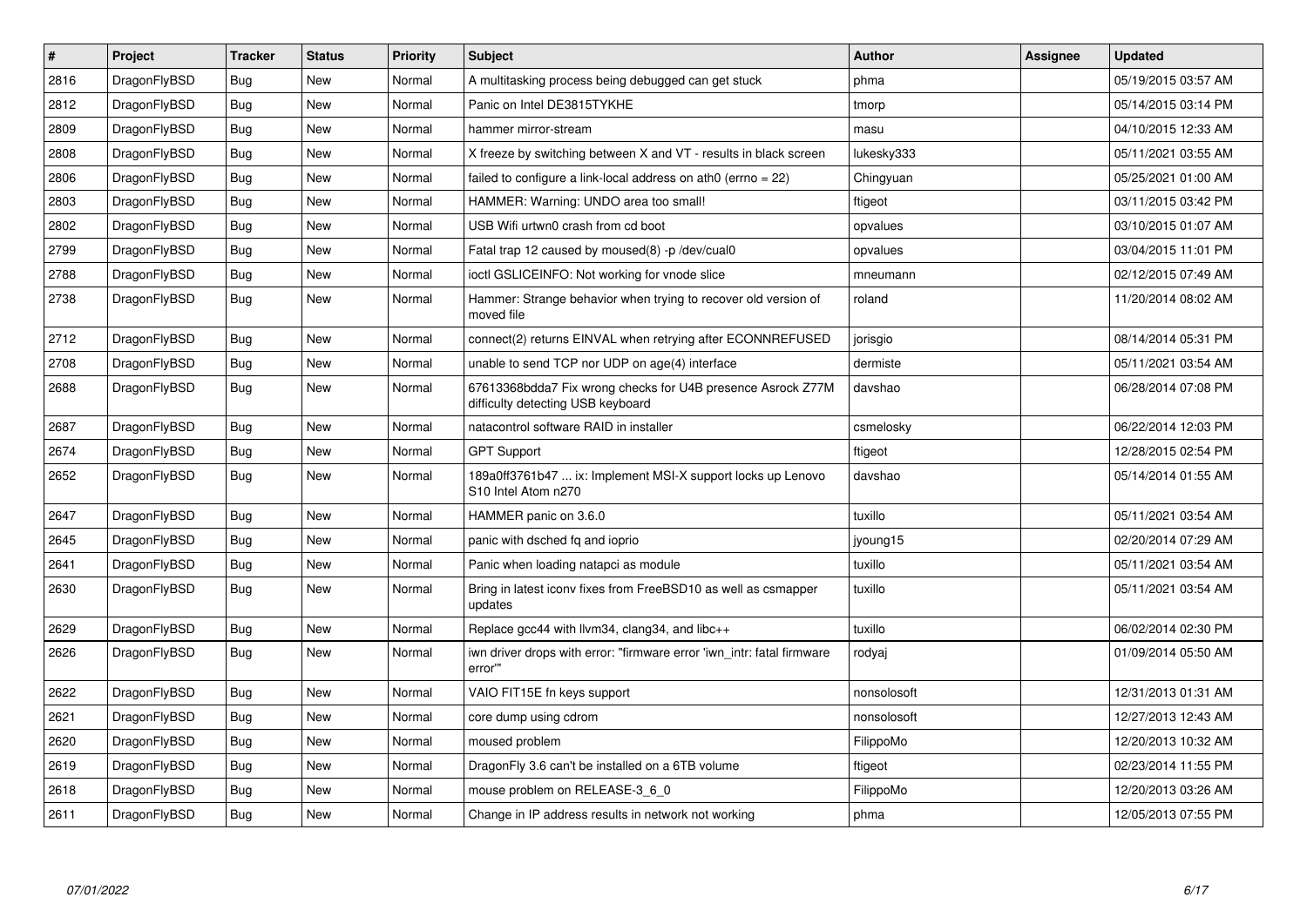| $\#$ | Project      | <b>Tracker</b> | <b>Status</b> | <b>Priority</b> | Subject                                                                                                                      | <b>Author</b>     | Assignee | <b>Updated</b>      |
|------|--------------|----------------|---------------|-----------------|------------------------------------------------------------------------------------------------------------------------------|-------------------|----------|---------------------|
| 2609 | DragonFlyBSD | Bug            | New           | Normal          | master: panic: assertion<br>"LWKT_TOKEN_HELD_ANY(vm_object_token(object))" failed in<br>swp pager lookup                     | thomas.nikolajsen |          | 11/28/2013 11:36 AM |
| 2604 | DragonFlyBSD | <b>Bug</b>     | New           | Normal          | dell laptop does not boot with LATEST                                                                                        | isenmann          |          | 11/20/2013 02:07 AM |
| 2598 | DragonFlyBSD | Bug            | <b>New</b>    | Normal          | i386 via USB Booting                                                                                                         | mbzadegan         |          | 10/21/2013 02:28 AM |
| 2595 | DragonFlyBSD | Bug            | <b>New</b>    | Normal          | DragonFly 3.4.3 crashes on SUN Blade X6250 with Qlogic ISP 2432<br>FC card                                                   | Turvamies         |          | 10/07/2013 11:53 AM |
| 2587 | DragonFlyBSD | Bug            | <b>New</b>    | Normal          | SATA DVD writer not detected by DragonFly                                                                                    | srussell          |          | 09/04/2020 08:55 AM |
| 2586 | DragonFlyBSD | <b>Bug</b>     | <b>New</b>    | Normal          | pf: "modulate" state seems problematic                                                                                       | srussell          |          | 09/25/2013 07:36 PM |
| 2569 | DragonFlyBSD | Bug            | <b>New</b>    | Normal          | ctime NFS                                                                                                                    | ferney            |          | 08/11/2013 04:35 AM |
| 2568 | DragonFlyBSD | <b>Bug</b>     | New           | Normal          | <b>AHCI</b> panic                                                                                                            | josepht           |          | 06/07/2013 05:52 PM |
| 2565 | DragonFlyBSD | <b>Bug</b>     | New           | Normal          | "ifconfig ix0 up" panic                                                                                                      | Itpig402a         |          | 06/03/2013 05:46 AM |
| 2557 | DragonFlyBSD | Bug            | New           | Normal          | stock 3.4.1 kernel halts during booting if dm and dm_target_crypt<br>are loaded and RAID controller is present               | phma              |          | 05/12/2013 10:38 PM |
| 2544 | DragonFlyBSD | Bug            | <b>New</b>    | Normal          | live DVD system boot (menu option 1) caused db> prompt on<br>PE1950                                                          | estrabd           |          | 05/11/2021 03:54 AM |
| 2535 | DragonFlyBSD | Bug            | <b>New</b>    | Normal          | Imap processes apparentlt blocked on disk I/O                                                                                | ftigeot           |          | 04/02/2013 09:31 AM |
| 2531 | DragonFlyBSD | Bug            | <b>New</b>    | Normal          | camcontrol fails to disable APM                                                                                              | m.lombardi85      |          | 03/23/2013 12:28 PM |
| 2526 | DragonFlyBSD | <b>Bug</b>     | <b>New</b>    | Normal          | hammer cleanup doesn't run on first day of DST                                                                               | pavalos           |          | 10/18/2016 05:28 PM |
| 2520 | DragonFlyBSD | <b>Bug</b>     | New           | Normal          | panic: assertion "IS_SERIALIZED((ifp->if_serializer))" failed in<br>if_default_serialize_assert at /usr/src/sys/net/if.c:437 | ano               |          | 03/09/2013 12:14 AM |
| 2509 | DragonFlyBSD | Bug            | <b>New</b>    | Normal          | Redefinition of DIRBLKSIZ in restore(8)                                                                                      | swildner          |          | 06/04/2022 04:40 AM |
| 2498 | DragonFlyBSD | Bug            | <b>New</b>    | Normal          | DFBSD v3.2.2-RELEASE - LIST_FIRST(&bp->b_dep) == NULL"<br>failed in vfs_vmio_release                                         | tuxillo           |          | 05/31/2022 04:09 PM |
| 2493 | DragonFlyBSD | Bug            | <b>New</b>    | Normal          | vidcontrol: invalid video mode name                                                                                          | Svarov            |          | 01/24/2013 09:55 AM |
| 2490 | DragonFlyBSD | Bug            | <b>New</b>    | Normal          | nmalloc should color addresses to avoid cache bank conflictsw                                                                | vsrinivas         |          | 06/10/2014 05:51 AM |
| 2489 | DragonFlyBSD | <b>Bug</b>     | New           | Normal          | nmalloc doesn't cache VA for allocations > 8KB                                                                               | vsrinivas         |          | 06/10/2014 05:51 AM |
| 2473 | DragonFlyBSD | <b>Bug</b>     | <b>New</b>    | Normal          | Kernel crash when trying to up the wpi0 device (Dfly<br>v3.3.0.758.g47388-DEVELOPMENT)                                       | tomaz             |          | 02/24/2014 08:50 AM |
| 2453 | DragonFlyBSD | Bug            | <b>New</b>    | Normal          | panic: assertion "gd->gd_spinlocks == 0" failed                                                                              | Johannes.Hofmann  |          | 11/12/2012 12:54 PM |
| 2444 | DragonFlyBSD | <b>Bug</b>     | New           | Normal          | Crash during Hammer overnight cleanup                                                                                        | justin            |          | 11/04/2012 07:58 AM |
| 2436 | DragonFlyBSD | Bug            | New           | Normal          | panic: assertion "lp->lwp_qcpu == dd->cpuid" failed in<br>dfly_acquire_curproc                                               | thomas.nikolajsen |          | 01/23/2013 11:07 AM |
| 2434 | DragonFlyBSD | Bug            | New           | Normal          | BTX Halted - Boot fails on USB/GUI                                                                                           | lucmv             |          | 10/17/2012 08:12 PM |
| 2430 | DragonFlyBSD | Bug            | New           | Normal          | Alternate Password Hash method                                                                                               | robin.carey1      |          | 10/07/2012 06:28 AM |
| 2412 | DragonFlyBSD | <b>Bug</b>     | New           | Normal          | wlan0 fails to get address via dhclient                                                                                      | nonsolosoft       |          | 08/30/2012 05:55 AM |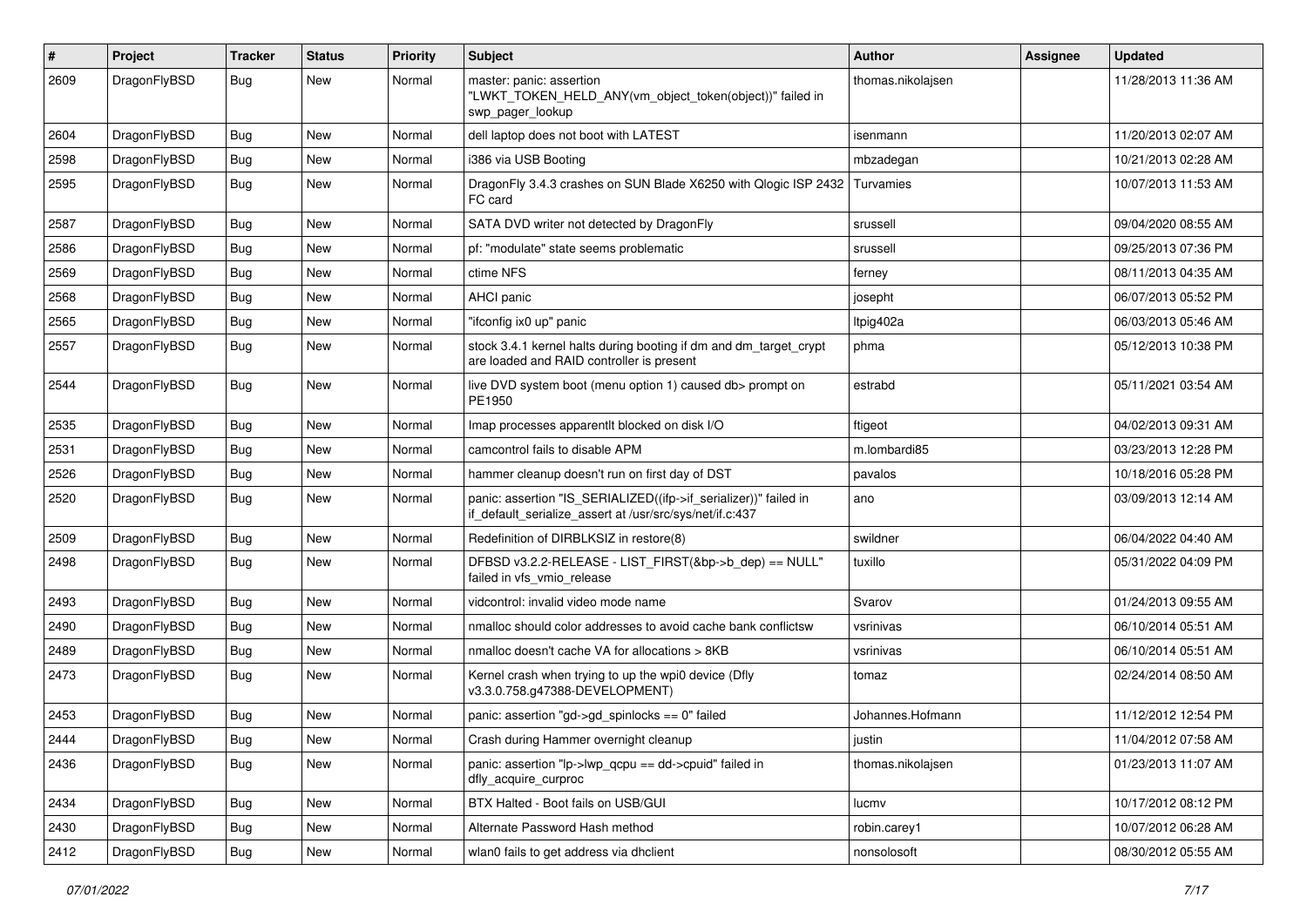| $\sharp$ | Project      | <b>Tracker</b> | <b>Status</b> | <b>Priority</b> | Subject                                                                                                    | <b>Author</b> | Assignee | <b>Updated</b>      |
|----------|--------------|----------------|---------------|-----------------|------------------------------------------------------------------------------------------------------------|---------------|----------|---------------------|
| 2389     | DragonFlyBSD | <b>Bug</b>     | New           | Normal          | computer crashed while listing processes                                                                   | phma          |          | 06/18/2012 02:49 PM |
| 2387     | DragonFlyBSD | <b>Bug</b>     | <b>New</b>    | Normal          | hammer ignores -t during dedup                                                                             | phma          |          | 06/17/2012 12:30 PM |
| 2371     | DragonFlyBSD | <b>Bug</b>     | New           | Normal          | Timezone problem with America/Sao Paulo                                                                    | raitech       |          | 05/17/2012 01:42 PM |
| 2369     | DragonFlyBSD | Bug            | New           | Normal          | panic: Bad link elm 0xffffffe07edf6068 next->prev != elm                                                   | jaydg         |          | 08/15/2012 03:04 AM |
| 2331     | DragonFlyBSD | Bug            | New           | Normal          | reading mouse mode from unopen file descriptor hangs mouse<br>driver                                       | phma          |          | 03/14/2012 09:43 AM |
| 2329     | DragonFlyBSD | Bug            | New           | Normal          | ibm x3550 & acpi                                                                                           | ano           |          | 06/03/2014 11:37 AM |
| 2324     | DragonFlyBSD | Bug            | <b>New</b>    | Normal          | natacotrol support > 2TB not working even after the ftigeot patch                                          | zenny         |          | 03/03/2012 01:00 AM |
| 2319     | DragonFlyBSD | Bug            | New           | Normal          | crypt/passwd forward compat                                                                                | c.turner1     |          | 02/28/2012 12:39 PM |
| 2316     | DragonFlyBSD | Bug            | New           | Normal          | Ungraceful invalid password handling for adding a new user in the<br>installer                             | rune          |          | 04/27/2012 11:23 PM |
| 2311     | DragonFlyBSD | Bug            | <b>New</b>    | Normal          | Xorg crash having something to do with drm                                                                 | phma          |          | 02/22/2012 09:59 AM |
| 2308     | DragonFlyBSD | Bug            | New           | Normal          | System freeze when unloading snd_hda                                                                       | jaydg         |          | 02/19/2012 07:15 AM |
| 2306     | DragonFlyBSD | Bug            | <b>New</b>    | Normal          | a crash starts the kernel debugger in text mode, but just reboots in X                                     | phma          |          | 02/11/2012 08:02 PM |
| 2297     | DragonFlyBSD | Bug            | New           | Normal          | strange NFS (client) error messages / problems                                                             | Anonymous     |          | 02/19/2012 02:59 PM |
| 2292     | DragonFlyBSD | Bug            | <b>New</b>    | Normal          | re interface with jumbo frames (mtu larger than 1500) hangs after<br>some traffic                          | Anonymous     |          | 01/31/2012 12:11 AM |
| 2287     | DragonFlyBSD | <b>Bug</b>     | New           | Normal          | HAMMER(ROOT) Illegal UNDO TAIL signature at<br>300000001967c000                                            | y0n3t4n1      |          | 11/07/2018 01:22 AM |
| 2283     | DragonFlyBSD | Bug            | <b>New</b>    | Normal          | DFBSD DragonFly v2.13.0.957.g4f459 - pmap_release: page<br>should already be gone 0xc27120bc               | tuxillo       |          | 01/23/2012 03:03 AM |
| 2254     | DragonFlyBSD | Bug            | New           | Normal          | panic: assertion "ref < &td->td_toks_end" failed in lwkt_gettoken at<br>/usr/src/sys/kern/lwkt_token.c:588 | eocallaghan   |          | 12/05/2011 10:21 PM |
| 2250     | DragonFlyBSD | Bug            | New           | Normal          | Kernel panic                                                                                               | adamk         |          | 11/23/2018 01:10 AM |
| 2248     | DragonFlyBSD | Bug            | New           | Normal          | sysctl panic                                                                                               | pavalos       |          | 11/23/2011 06:23 PM |
| 2245     | DragonFlyBSD | Bug            | New           | Normal          | panic: assertion "ref < &td->td_toks_end" failed in lwkt_gettoken at<br>/usr/src/sys/kern/lwkt token.c:588 | juanfra684    |          | 11/22/2011 07:41 PM |
| 2224     | DragonFlyBSD | Bug            | New           | Normal          | v2.13.0.291.gaa7ec - Panic on fq while installing world                                                    | tuxillo       |          | 11/18/2011 01:40 AM |
| 2210     | DragonFlyBSD | Bug            | New           | Normal          | Bugtracker cannot assign default project for new users                                                     | ahuete.devel  |          | 11/17/2011 11:30 AM |
| 2199     | DragonFlyBSD | <b>Bug</b>     | <b>New</b>    | Normal          | screen segfaults if utmpx isn't present                                                                    | pavalos       |          | 11/15/2011 10:52 PM |
| 2182     | DragonFlyBSD | <b>Bug</b>     | New           | Normal          | if_msk PHY FIFO underrun/overflow                                                                          | nonsolosoft   |          | 09/03/2012 06:39 AM |
| 2171     | DragonFlyBSD | <b>Bug</b>     | New           | Normal          | DFBSD v2.13.0.151.gdc8442 - panic: assertion "(*ptep &<br>$(PG_MANAGED PG_V)$ == PG_V"                     | tuxillo       |          | 11/04/2011 05:06 PM |
| 2167     | DragonFlyBSD | <b>Bug</b>     | <b>New</b>    | Normal          | shutdown/reboot fails after uptime msg                                                                     | marino        |          | 11/28/2011 03:01 AM |
| 2166     | DragonFlyBSD | <b>Bug</b>     | New           | Normal          | DFBSD v2.13.0.109.g05b9d - Strange lockups                                                                 | tuxillo       |          | 10/29/2011 11:20 AM |
| 2164     | DragonFlyBSD | <b>Bug</b>     | New           | Normal          | panic on reboot from usb.                                                                                  | eocallaghan   |          | 10/27/2011 09:29 AM |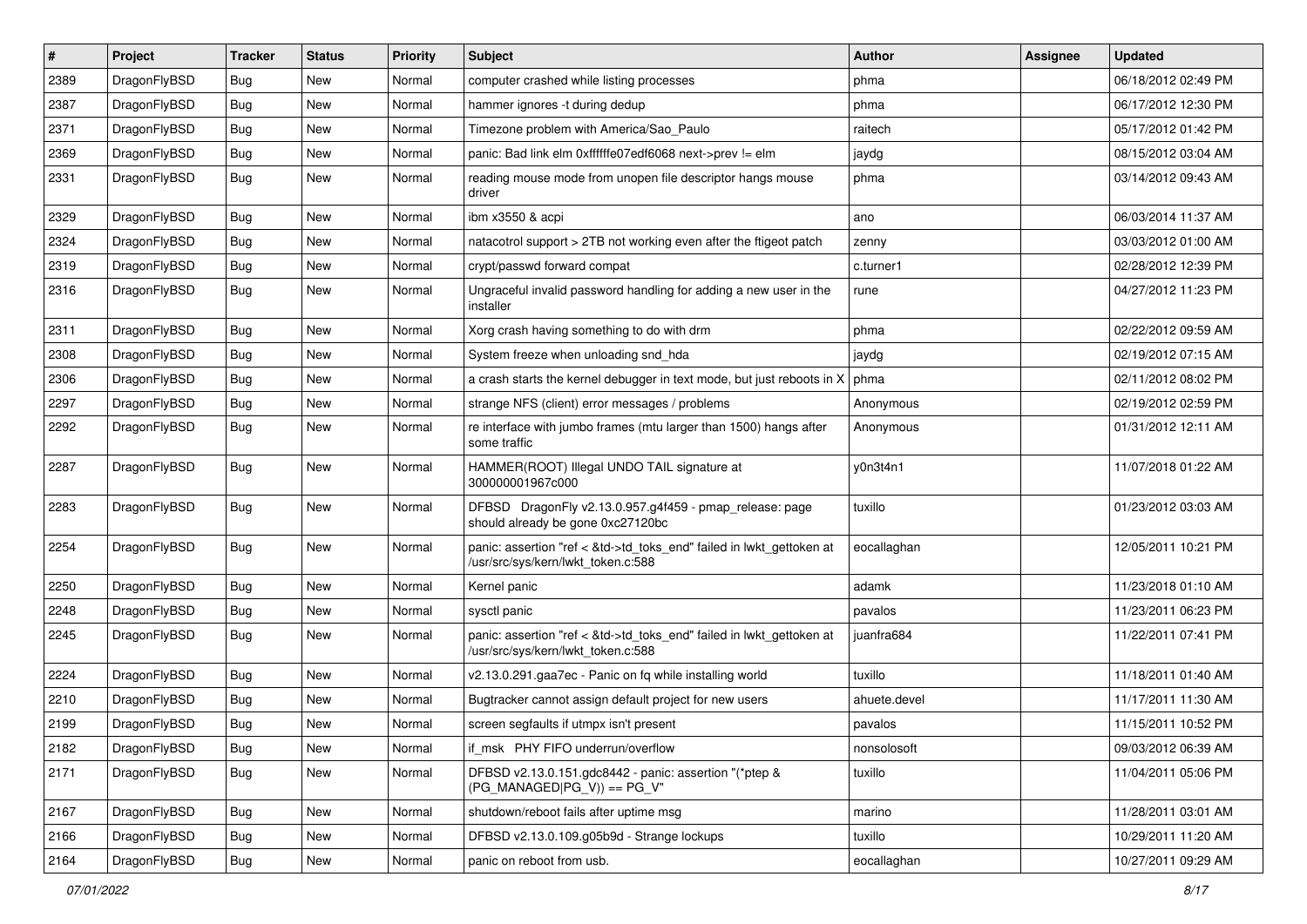| $\sharp$ | Project      | <b>Tracker</b> | <b>Status</b> | <b>Priority</b> | Subject                                                                        | <b>Author</b> | <b>Assignee</b> | <b>Updated</b>      |
|----------|--------------|----------------|---------------|-----------------|--------------------------------------------------------------------------------|---------------|-----------------|---------------------|
| 2161     | DragonFlyBSD | <b>Bug</b>     | New           | Normal          | Outdated xorg.conf file gets installed into etc and screws up mouse            | eocallaghan   |                 | 10/27/2011 01:51 PM |
| 2158     | DragonFlyBSD | <b>Bug</b>     | <b>New</b>    | Normal          | iwn panics with assertion on boot.                                             | eocallaghan   |                 | 10/24/2011 04:13 PM |
| 2154     | DragonFlyBSD | <b>Bug</b>     | <b>New</b>    | Normal          | vkernel copyout() doesn't return EFAULT on error                               | vsrinivas     |                 | 10/20/2011 03:53 AM |
| 2153     | DragonFlyBSD | <b>Bug</b>     | New           | Normal          | Too many unuseful warnings at boot                                             | juanfra684    |                 | 10/18/2011 10:16 PM |
| 2138     | DragonFlyBSD | <b>Bug</b>     | <b>New</b>    | Normal          | > 100% CPU usage                                                               | robin.carey1  |                 | 09/26/2011 12:20 PM |
| 2136     | DragonFlyBSD | <b>Bug</b>     | New           | Normal          | socketpair() doesn't free file descriptors on copyout failure                  | vsrinivas     |                 | 04/05/2013 09:13 AM |
| 2129     | DragonFlyBSD | <b>Bug</b>     | New           | Normal          | DFBSD v2.11.0.661.gf9438 i386 - panic: lockmgr thrd_sleep                      | tuxillo       |                 | 09/05/2011 09:49 AM |
| 2125     | DragonFlyBSD | <b>Bug</b>     | <b>New</b>    | Normal          | Weird garbage in dmesg                                                         | herrgard      |                 | 08/30/2011 08:04 PM |
| 2124     | DragonFlyBSD | <b>Bug</b>     | New           | Normal          | getty repeating too quickly on port /dev/ttyv0                                 | sgeorge.ml    |                 | 09/01/2011 04:28 AM |
| 2123     | DragonFlyBSD | <b>Bug</b>     | <b>New</b>    | Normal          | hammer is losing files                                                         | schmir        |                 | 08/30/2011 07:56 PM |
| 2122     | DragonFlyBSD | Submit         | New           | Normal          | [Review] Fixes to the VFS layer                                                | ftigeot       |                 | 05/31/2022 03:25 PM |
| 2115     | DragonFlyBSD | <b>Bug</b>     | New           | Normal          | [msk] system freeze after receive some paquet                                  | bsdsx         |                 | 08/22/2011 10:22 AM |
| 2107     | DragonFlyBSD | <b>Bug</b>     | New           | Normal          | 2.10.1 sata dvd drive issue                                                    | ausppc        |                 | 07/31/2011 08:41 PM |
| 2104     | DragonFlyBSD | <b>Bug</b>     | <b>New</b>    | Normal          | network configuration seg. fault on install CD                                 | navratil      |                 | 07/26/2011 07:55 AM |
| 2099     | DragonFlyBSD | <b>Bug</b>     | <b>New</b>    | Normal          | page fault panic in vm system                                                  | pavalos       |                 | 07/10/2011 08:51 AM |
| 2098     | DragonFlyBSD | Submit         | <b>New</b>    | Normal          | [PATCH] correct ath man page example<br>(/usr/src/share/man/man4/ath.4)        | nobody        |                 | 11/15/2011 12:27 AM |
| 2094     | DragonFlyBSD | <b>Bug</b>     | New           | Normal          | Segfault when gdb printing backtrace from core dump                            | greenrd       |                 | 06/25/2011 04:14 PM |
| 2085     | DragonFlyBSD | <b>Bug</b>     | New           | Normal          | panic: assertion: (m->flags & PG_MAPPED) == 0 in<br>vm_page_free_toq           | vsrinivas     |                 | 06/10/2011 07:48 AM |
| 2084     | DragonFlyBSD | <b>Bug</b>     | <b>New</b>    | Normal          | DFBSD v2.11.0.242.g4d317 - panic: zone: entry not free                         | tuxillo       |                 | 07/03/2012 01:23 AM |
| 2082     | DragonFlyBSD | <b>Bug</b>     | <b>New</b>    | Normal          | dfbsd 2.10.1 amd64 - mc port build error with 'bmake bin-install'              | sun-doctor    |                 | 05/25/2011 07:18 PM |
| 2080     | DragonFlyBSD | <b>Bug</b>     | New           | Normal          | panic: lockmgr thrd sleep: called from interrupt, ipi, or hard code<br>section | rumcic        |                 | 05/30/2011 05:06 PM |
| 2078     | DragonFlyBSD | Bug            | New           | Normal          | DFBSD i386 v2.11.0.201.g3ed2f - Panic during installworld into a<br>vn0 device | tuxillo       |                 | 05/19/2011 07:50 PM |
| 2077     | DragonFlyBSD | <b>Bug</b>     | <b>New</b>    | Normal          | USB devices conflicting                                                        | srussell      |                 | 05/17/2011 05:12 PM |
| 2075     | DragonFlyBSD | <b>Bug</b>     | <b>New</b>    | Normal          | pflogd on x86 64                                                               | fanch         |                 | 05/16/2011 04:04 PM |
| 2072     | DragonFlyBSD | <b>Bug</b>     | New           | Normal          | Fatal trap 12: stopped at lwkt_send_ipiq3                                      | rumcic        |                 | 05/17/2011 04:12 AM |
| 2067     | DragonFlyBSD | <b>Bug</b>     | New           | Normal          | sound/pcm: "play interrupt timeout, channel dead"                              | matthiasr     |                 | 05/11/2021 03:55 AM |
| 2061     | DragonFlyBSD | <b>Bug</b>     | <b>New</b>    | Normal          | USB keyboard boot panic                                                        | sjg           |                 | 05/04/2012 12:20 AM |
| 2055     | DragonFlyBSD | <b>Bug</b>     | New           | Normal          | $ssh + IPV6 + bridge \Rightarrow connection freezes$                           | steve         |                 | 04/24/2011 07:13 PM |
| 2052     | DragonFlyBSD | <b>Bug</b>     | New           | Normal          | Kernel panic: CPU APIC ID out of range                                         | Anonymous     |                 | 05/02/2011 11:06 AM |
| 2051     | DragonFlyBSD | <b>Bug</b>     | New           | Normal          | No ipv6 lan route entry created on 2.10                                        | ftigeot       |                 | 04/21/2011 10:37 AM |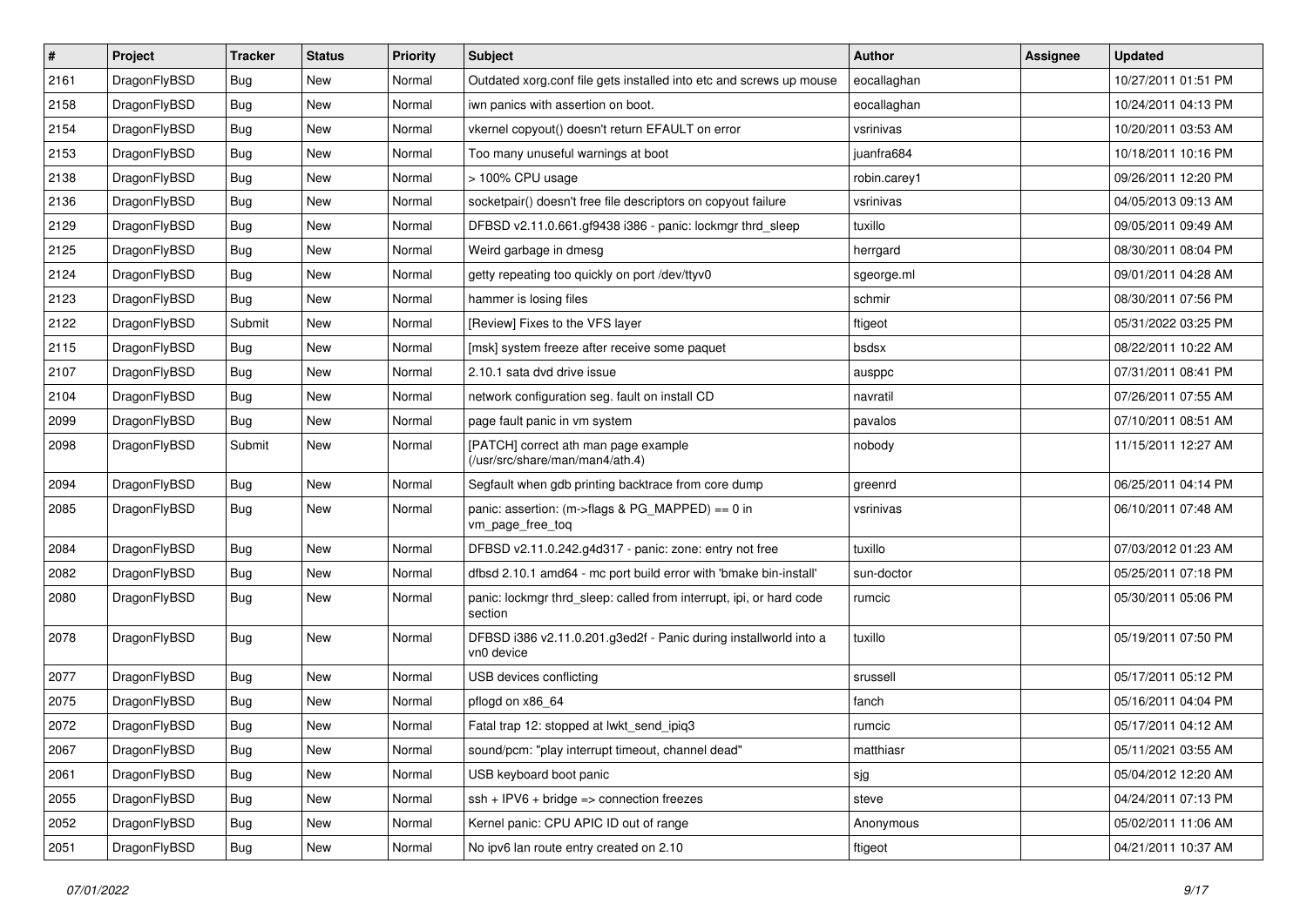| $\vert$ # | Project      | <b>Tracker</b> | <b>Status</b> | <b>Priority</b> | <b>Subject</b>                                                                                                                                                                                    | <b>Author</b>      | Assignee | <b>Updated</b>      |
|-----------|--------------|----------------|---------------|-----------------|---------------------------------------------------------------------------------------------------------------------------------------------------------------------------------------------------|--------------------|----------|---------------------|
| 2048      | DragonFlyBSD | Bug            | <b>New</b>    | Normal          | panic: ffs_sync: rofs mod                                                                                                                                                                         | pavalos            |          | 04/12/2011 05:45 AM |
| 2045      | DragonFlyBSD | <b>Bug</b>     | <b>New</b>    | Normal          | ral(4): Fatal trap 12: page fault while in kernel mode (two panics)                                                                                                                               | herrgard           |          | 11/03/2011 05:34 PM |
| 2042      | DragonFlyBSD | <b>Bug</b>     | <b>New</b>    | Normal          | kernel panic, when run boot0cfg                                                                                                                                                                   | sepherosa          |          | 05/31/2022 03:01 PM |
| 2008      | DragonFlyBSD | Bug            | <b>New</b>    | Normal          | lwkt_setcpu_remote: td->td_flags 00800621 console flood                                                                                                                                           | pavalos            |          | 03/06/2011 09:37 PM |
| 2004      | DragonFlyBSD | Bug            | <b>New</b>    | Normal          | LWKT_WAIT_IPIQ panic                                                                                                                                                                              | steve              |          | 03/08/2011 05:46 PM |
| 1990      | DragonFlyBSD | <b>Bug</b>     | New           | Normal          | /mnt too large to mount                                                                                                                                                                           | peur.neu           |          | 02/16/2011 11:24 PM |
| 1984      | DragonFlyBSD | Bug            | <b>New</b>    | Normal          | hammer mount fails after crash - HAMMER: FIFO record bad head<br>signature                                                                                                                        | thomas.nikolajsen  |          | 03/08/2011 06:57 PM |
| 1975      | DragonFlyBSD | <b>Bug</b>     | <b>New</b>    | Normal          | Applications seg fault in select() and poll()                                                                                                                                                     | rumcic             |          | 05/31/2022 02:58 PM |
| 1961      | DragonFlyBSD | Bug            | <b>New</b>    | Normal          | Can't create dump from DDB                                                                                                                                                                        | shamaz             |          | 01/29/2011 09:02 PM |
| 1959      | DragonFlyBSD | <b>Bug</b>     | <b>New</b>    | Normal          | DFBSD v2.9.1.422.gc98f2 - Panic during boot - IPv6 and PF                                                                                                                                         | tuxillo            |          | 01/13/2011 03:37 AM |
| 1951      | DragonFlyBSD | Bug            | <b>New</b>    | Normal          | dma timeouts at phyaddr on a good hdd                                                                                                                                                             | peur.neu           |          | 01/04/2011 07:12 AM |
| 1949      | DragonFlyBSD | <b>Bug</b>     | <b>New</b>    | Normal          | iwn panic                                                                                                                                                                                         | pavalos            |          | 01/30/2011 03:21 AM |
| 1944      | DragonFlyBSD | Bug            | New           | Normal          | panic: backing_object 0xdea7b258 was somehow re-referenced<br>during collapse!                                                                                                                    | sepherosa          |          | 12/27/2010 02:06 AM |
| 1943      | DragonFlyBSD | <b>Bug</b>     | <b>New</b>    | Normal          | hammer assertion panic                                                                                                                                                                            | peter              |          | 12/27/2010 12:45 AM |
| 1942      | DragonFlyBSD | Bug            | <b>New</b>    | Normal          | locking against myself in getcacheblk()?                                                                                                                                                          | qhwt.dfly          |          | 05/31/2022 02:15 PM |
| 1941      | DragonFlyBSD | Bug            | <b>New</b>    | Normal          | wlan config crash                                                                                                                                                                                 | abandon.every.hope |          | 12/24/2010 07:54 PM |
| 1939      | DragonFlyBSD | Bug            | New           | Normal          | Panic on nightly build and stress test box                                                                                                                                                        | lentferj           |          | 12/18/2010 08:41 AM |
| 1935      | DragonFlyBSD | Bug            | <b>New</b>    | Normal          | mouse does not work after switching between x and console                                                                                                                                         | shamaz             |          | 12/13/2010 10:06 AM |
| 1923      | DragonFlyBSD | <b>Bug</b>     | <b>New</b>    | Normal          | Abysmal NFS performance with IPv6                                                                                                                                                                 | ftigeot            |          | 12/05/2010 09:34 PM |
| 1917      | DragonFlyBSD | Bug            | <b>New</b>    | Normal          | panic: assertion: (RB_EMPTY(&ip->rec_tree) && (ip->flags &<br>HAMMER_INODE_XDIRTY) == 0)    (!RB_EMPTY(&ip->rec_tree)<br>&& (ip->flags & HAMMER_INODE_XDIRTY) != 0) in<br>hammer_flush_inode_done | qhwt.dfly          |          | 11/24/2010 03:23 AM |
| 1916      | DragonFlyBSD | Bug            | <b>New</b>    | Normal          | Constant crashes on x86 64 with UFS                                                                                                                                                               | lentferj           |          | 11/21/2010 07:40 PM |
| 1913      | DragonFlyBSD | Bug            | <b>New</b>    | Normal          | panic: assertion: ip->flush_state != HAMMER_FST_FLUSH in<br>hammer_flush_inode_core                                                                                                               | swildner           |          | 11/20/2010 05:27 PM |
| 1907      | DragonFlyBSD | <b>Bug</b>     | <b>New</b>    | Normal          | Hammer crash in hammer_flusher_flush()                                                                                                                                                            | swildner           |          | 11/11/2010 05:07 AM |
| 1899      | DragonFlyBSD | Bug            | New           | Normal          | Keyboard doesn't work                                                                                                                                                                             | fransm             |          | 05/15/2022 03:32 PM |
| 1884      | DragonFlyBSD | Bug            | New           | Normal          | System completely freezes while listening music (devbuf: malloc<br>limit exceeded)                                                                                                                | shamaz             |          | 01/24/2011 05:00 PM |
| 1877      | DragonFlyBSD | <b>Bug</b>     | New           | Normal          | Freeze during 1st hammer cleanup after new install                                                                                                                                                | elekktretterr      |          | 05/15/2022 11:43 AM |
| 1874      | DragonFlyBSD | Bug            | New           | Normal          | mpd listening on all IPs, accepting only on one                                                                                                                                                   | rumcic             |          | 05/08/2011 01:01 PM |
| 1873      | DragonFlyBSD | <b>Bug</b>     | New           | Normal          | Panic upon usb mouse detach and reattaching                                                                                                                                                       | rumcic             |          | 02/01/2011 09:53 AM |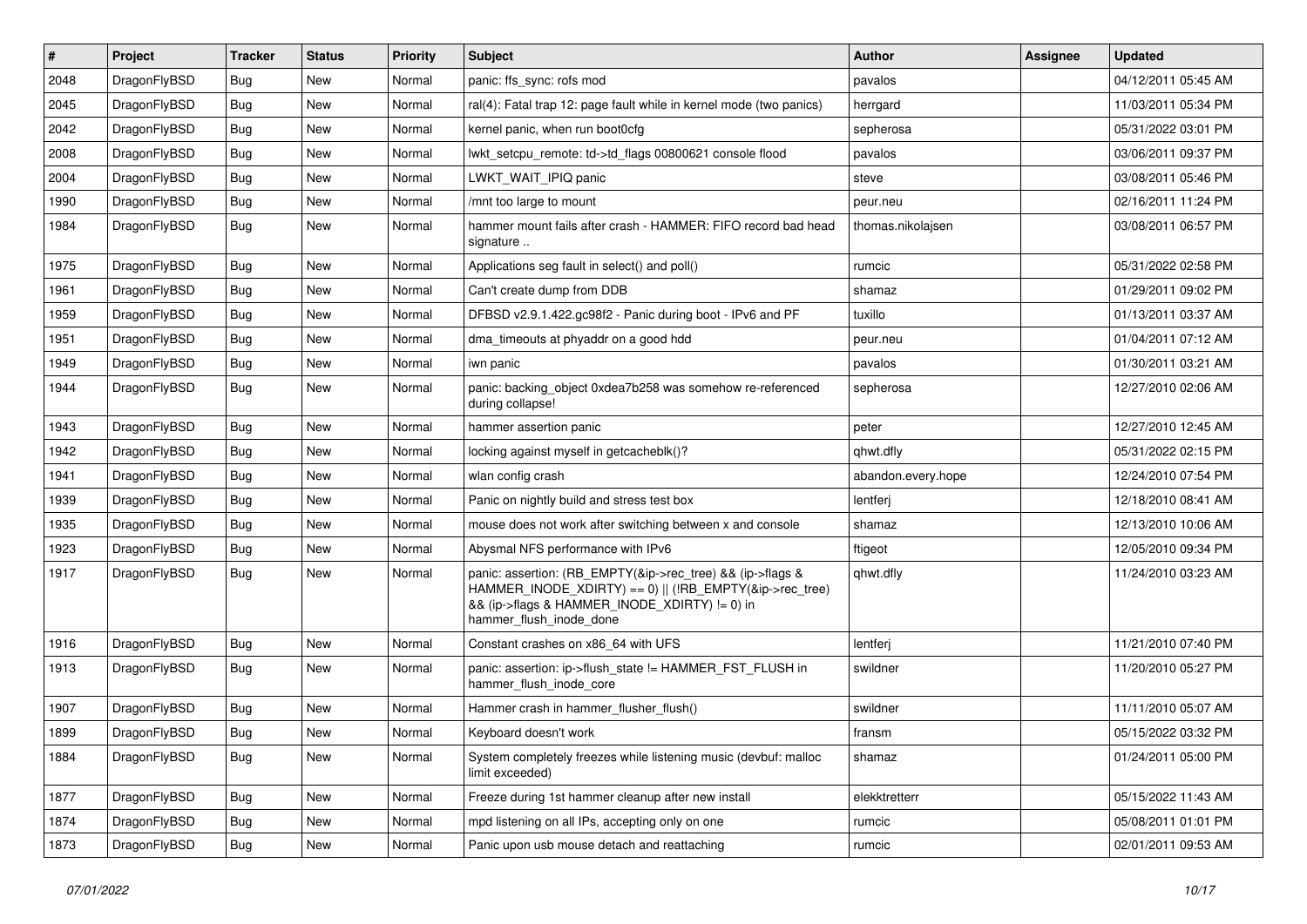| $\vert$ # | Project      | <b>Tracker</b> | <b>Status</b> | Priority | <b>Subject</b>                                                | Author           | Assignee | <b>Updated</b>      |
|-----------|--------------|----------------|---------------|----------|---------------------------------------------------------------|------------------|----------|---------------------|
| 1867      | DragonFlyBSD | Bug            | New           | Normal   | it(4) motherboard and fan problems                            | tuxillo          |          | 07/08/2011 10:48 AM |
| 1861      | DragonFlyBSD | <b>Bug</b>     | <b>New</b>    | Normal   | panic via kprintf (lockmgr called in a hard section)          | vsrinivas        |          | 10/11/2010 12:56 AM |
| 1850      | DragonFlyBSD | Bug            | New           | Normal   | volume-add on hammer root fs panic                            | Johannes.Hofmann |          | 04/18/2019 04:27 AM |
| 1836      | DragonFlyBSD | <b>Bug</b>     | New           | Normal   | Incorrect TCP checksum show up in tcpdump                     | robgar1          |          | 05/15/2022 11:22 AM |
| 1826      | DragonFlyBSD | <b>Bug</b>     | <b>New</b>    | Normal   | panic during boot: assertion so->so_port  in tcp_input        | ftigeot          |          | 05/15/2022 11:05 AM |
| 1818      | DragonFlyBSD | <b>Bug</b>     | <b>New</b>    | Normal   | panic: Bad tailq NEXT (kqueue issue ?)                        | ftigeot          |          | 05/15/2022 11:40 AM |
| 1786      | DragonFlyBSD | <b>Bug</b>     | <b>New</b>    | Normal   | Calling NULL function pointer initiates panic loop            | sjg              |          | 10/11/2010 05:28 PM |
| 1774      | DragonFlyBSD | Bug            | <b>New</b>    | Normal   | New IP header cleanup branch available for testing            | dillon           |          | 05/15/2022 10:59 AM |
| 1695      | DragonFlyBSD | <b>Bug</b>     | New           | Normal   | NFS-related system breakdown                                  | Anonymous        |          | 04/10/2014 12:35 AM |
| 1634      | DragonFlyBSD | <b>Bug</b>     | <b>New</b>    | Normal   | panic: spin lock: 0xe4ad1320, indefinitive wait!              | elekktretterr    |          | 01/19/2015 03:21 AM |
| 1594      | DragonFlyBSD | Bug            | New           | Normal   | Kernel panic during boot from Live CD on Dell E6400           | bodie            |          | 05/11/2021 03:54 AM |
| 1559      | DragonFlyBSD | <b>Bug</b>     | New           | Normal   | kernel trap                                                   | phma             |          | 11/27/2021 08:43 AM |
| 1525      | DragonFlyBSD | <b>Bug</b>     | <b>New</b>    | Normal   | boehm-gc problems                                             | hasso            |          | 10/13/2012 07:13 PM |
| 1463      | DragonFlyBSD | <b>Bug</b>     | <b>New</b>    | Normal   | Mountroot before drives are initialized                       | elekktretterr    |          | 12/07/2010 01:30 PM |
| 1246      | DragonFlyBSD | <b>Bug</b>     | New           | Normal   | bad resolution (monitor desync) with livedvd                  | Przem0l          |          | 02/18/2014 06:29 AM |
| 1194      | DragonFlyBSD | <b>Bug</b>     | <b>New</b>    | Normal   | SCSI errors while trying to copy photos from my camera        | elekktretterr    |          | 01/14/2015 04:39 PM |
| 1193      | DragonFlyBSD | Bug            | New           | Normal   | kernel doesn't recognize cdrom drive                          | nonsolosoft      |          | 01/25/2014 09:11 PM |
| 1192      | DragonFlyBSD | Submit         | New           | Normal   | KKASSERTs in sys/kern/uipc_{msg,socket}.c are too strict      | rumcic           |          | 05/11/2021 04:07 AM |
| 989       | DragonFlyBSD | Bug            | New           | Normal   | installer/fdisk trouble with wrapped values                   | Discodestroyer   |          | 02/18/2014 06:27 AM |
| 2252      | DragonFlyBSD | Bug            | New           | Low      | snd hda not useable if loaded via /boot/loader.conf           | xbit             | swildner | 12/14/2011 12:23 AM |
| 1714      | DragonFlyBSD | <b>Bug</b>     | New           | Low      | hwpmc                                                         | alexh            | swildner | 08/18/2012 02:03 PM |
| 1532      | DragonFlyBSD | Bug            | New           | Low      | jemalloc doesn't work on DragonFly                            | hasso            | sjg      | 08/02/2011 01:14 AM |
| 600       | DragonFlyBSD | <b>Bug</b>     | New           | Low      | /sys/libkern/karc4random                                      | robin_carey5     | profmakx | 01/19/2015 03:07 AM |
| 679       | DragonFlyBSD | <b>Bug</b>     | New           | Low      | Netgraph backward compatibility for old *LEN constants        | nant             | nant     | 02/18/2014 05:45 AM |
| 1538      | DragonFlyBSD | Bug            | New           | Low      | mountroot should probe file systems                           | corecode         | alexh    | 11/24/2010 06:35 PM |
| 3311      | DragonFlyBSD | <b>Bug</b>     | <b>New</b>    | Low      | TrueCrypt support may cause kernel crash                      | arcade@b1t.name  |          | 04/29/2022 06:19 AM |
| 3228      | DragonFlyBSD | Bug            | New           | Low      | pfi_kif_unref: state refcount <= 0 in dmesg                   | justin           |          | 03/05/2021 06:39 AM |
| 3132      | DragonFlyBSD | <b>Bug</b>     | <b>New</b>    | Low      | unifdef mined                                                 | bcallah          |          | 04/26/2018 08:34 PM |
| 3107      | DragonFlyBSD | <b>Bug</b>     | <b>New</b>    | Low      | ACPI interrupt storm when loading i915 on Lenovo T460         | oyvinht          |          | 07/15/2020 07:01 AM |
| 3101      | DragonFlyBSD | Bug            | New           | Low      | PFI CGI install not working in dragonflybsd 5.0.1 USB install | bnegre82         |          | 05/11/2021 04:14 AM |
| 3024      | DragonFlyBSD | Bug            | New           | Low      | sys/dev/netif/wi/if_wi.c:1090]: (style) Redundant condition   | dcb              |          | 04/11/2017 11:56 AM |
| 2931      | DragonFlyBSD | Bug            | <b>New</b>    | Low      | 'gdb' of 'vkernel' unable to print backtrace                  | tofergus         |          | 07/26/2016 01:51 PM |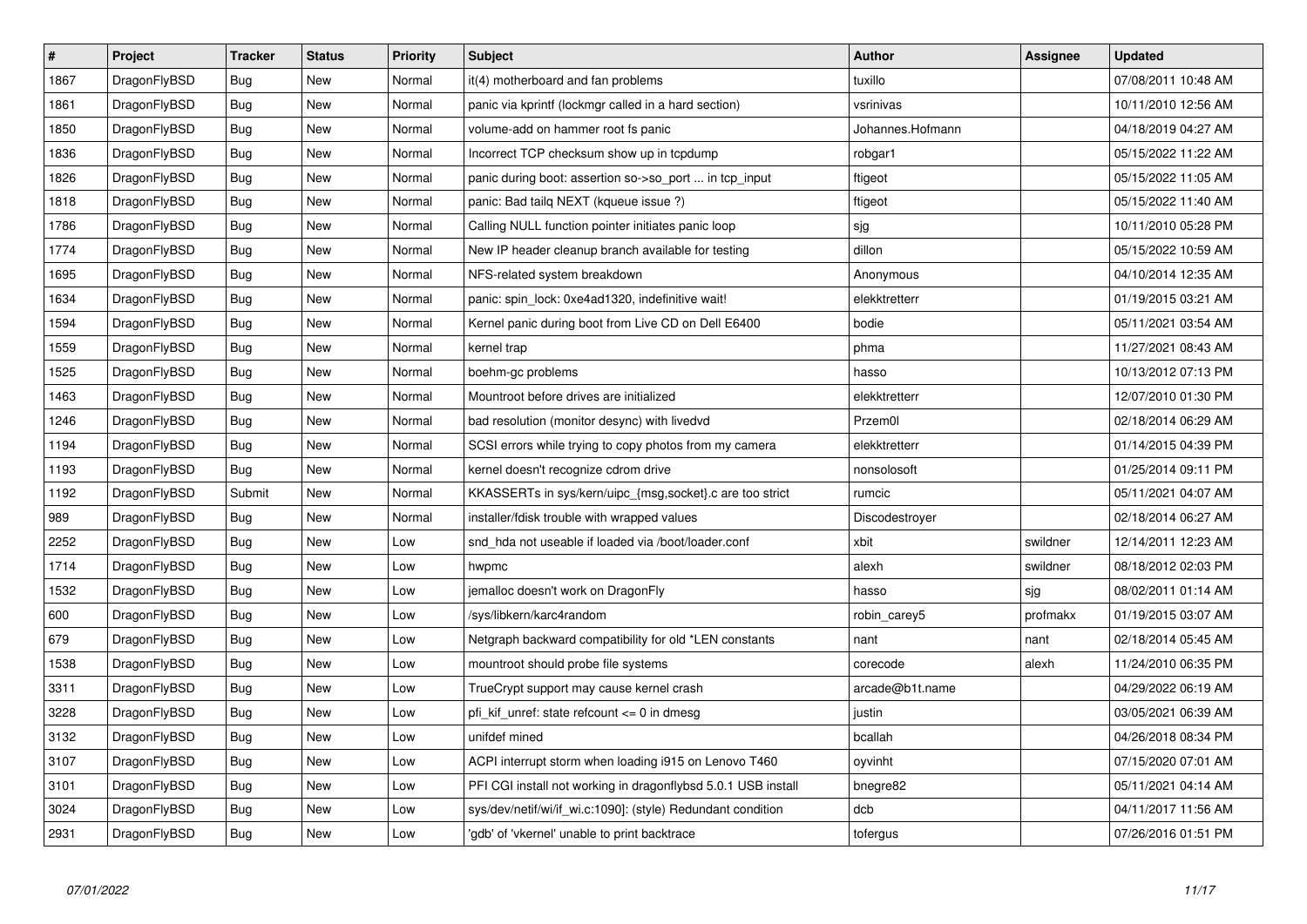| $\sharp$ | Project      | <b>Tracker</b> | <b>Status</b> | <b>Priority</b> | Subject                                                                                                       | <b>Author</b>     | <b>Assignee</b> | <b>Updated</b>      |
|----------|--------------|----------------|---------------|-----------------|---------------------------------------------------------------------------------------------------------------|-------------------|-----------------|---------------------|
| 2887     | DragonFlyBSD | Bug            | New           | Low             | Missing extattr_namespace_to_string and<br>extattr_string_to_namespace functions                              | rubenk            |                 | 02/06/2016 05:09 AM |
| 2882     | DragonFlyBSD | Bug            | New           | Low             | bridge sends packets from individual interfaces                                                               | arcade@b1t.name   |                 | 01/09/2016 12:43 PM |
| 2878     | DragonFlyBSD | Bug            | <b>New</b>    | Low             | [fix] CCVER problem when using clang and cpu extensions<br>(intrinsics)                                       | arcade@b1t.name   |                 | 06/24/2016 04:25 AM |
| 2877     | DragonFlyBSD | Bug            | <b>New</b>    | Low             | sed fails when working with UTF-8 locale and non-UTF symbols                                                  | arcade@b1t.name   |                 | 12/30/2015 11:20 AM |
| 2859     | DragonFlyBSD | Bug            | New           | Low             | Installer configuration menu always highlights "Select timezone", no<br>matter which step was last completed. | cgag              |                 | 12/02/2015 01:54 PM |
| 2858     | DragonFlyBSD | Bug            | New           | Low             | Installer "Local or UTC" question should have "No" selected by<br>default.                                    | cgag              |                 | 12/02/2015 01:18 PM |
| 2790     | DragonFlyBSD | Submit         | <b>New</b>    | Low             | filedesc softrefs increment code factoring                                                                    | dclink            |                 | 02/21/2015 04:00 AM |
| 2680     | DragonFlyBSD | Bug            | New           | Low             | boot0cfg update makes box unbootable                                                                          | herrgard          |                 | 06/10/2014 06:02 AM |
| 2675     | DragonFlyBSD | <b>Bug</b>     | New           | Low             | Ultimate N WiFi Link 5300 get iwn_intr: fatal firmware error on 5GHz                                          | revuwa            |                 | 05/11/2021 04:07 AM |
| 2552     | DragonFlyBSD | <b>Bug</b>     | New           | Low             | hammer recovery should indicate progress                                                                      | phma              |                 | 05/03/2013 12:13 AM |
| 2529     | DragonFlyBSD | <b>Bug</b>     | <b>New</b>    | Low             | Sundance network adapter is not detected and attached                                                         | kworr             |                 | 03/25/2013 02:29 AM |
| 2403     | DragonFlyBSD | Bug            | New           | Low             | newfs - E doesn't handle / dev/serno device names properly                                                    | ftigeot           |                 | 08/17/2012 05:07 AM |
| 2095     | DragonFlyBSD | <b>Bug</b>     | New           | Low             | Running installer post-install: Unsupported DFUI transport "                                                  | greenrd           |                 | 06/26/2011 09:20 AM |
| 2020     | DragonFlyBSD | <b>Bug</b>     | New           | Low             | Port brcm80211 driver from Linux to DragonFly BSD                                                             | studer            |                 | 03/05/2011 10:54 PM |
| 1982     | DragonFlyBSD | <b>Bug</b>     | New           | Low             | There is no linuxulator on x86-64                                                                             | herrgard          |                 | 05/31/2022 02:25 PM |
| 1947     | DragonFlyBSD | <b>Bug</b>     | <b>New</b>    | Low             | GA-880GM-UD2H (rev. 1.3) AHCI fails to detect disks at the end of<br>the RAID controller                      | eocallaghan       |                 | 11/27/2021 08:46 AM |
| 1882     | DragonFlyBSD | <b>Bug</b>     | New           | Low             | Idea for handling new USB vendor/device codes                                                                 | bmk               |                 | 10/20/2010 12:15 PM |
| 1313     | DragonFlyBSD | <b>Bug</b>     | New           | Low             | Signal code in kernel needs major overhaul (signal queues,<br>si code, si addr)                               | hasso             |                 | 05/11/2021 04:00 AM |
| 3113     | DragonFlyBSD | <b>Bug</b>     | In Progress   | Urgent          | Booting vKernel fails due being out of swap space                                                             | tcullen           |                 | 05/11/2021 04:14 AM |
| 2499     | DragonFlyBSD | <b>Bug</b>     | In Progress   | Urgent          | DRAGONFLY_3_2 lockd not responding correctly                                                                  | Nerzhul           |                 | 01/22/2013 12:47 PM |
| 3111     | DragonFlyBSD | <b>Bug</b>     | In Progress   | High            | Mouse lags every second heavily under X11                                                                     | mneumann          |                 | 12/12/2017 09:46 PM |
| 2296     | DragonFlyBSD | <b>Bug</b>     | In Progress   | High            | panic: assertion "m->wire_count > 0" failed                                                                   | thomas.nikolajsen |                 | 08/30/2012 06:09 AM |
| 884      | DragonFlyBSD | <b>Bug</b>     | In Progress   | High            | Performance/memory problems under filesystem IO load                                                          | hasso             |                 | 05/11/2021 03:50 AM |
| 3089     | DragonFlyBSD | <b>Bug</b>     | In Progress   | Normal          | vtnet(4) - disable TCP checksum offload by default                                                            | jlane             | vadaszi         | 05/11/2021 04:14 AM |
| 2391     | DragonFlyBSD | Bug            | In Progress   | Normal          | System lock with ahci and acpi enabled on ATI RS690 chipset with<br>SMB600 sata controller                    | jorisgio          | vadaszi         | 06/03/2015 03:51 PM |
| 3318     | DragonFlyBSD | <b>Bug</b>     | In Progress   | Normal          | Segmenation fault when a process resumed with checkpt exits                                                   | zabolekar         | tuxillo         | 06/18/2022 08:24 AM |
| 3295     | DragonFlyBSD | Bug            | In Progress   | Normal          | Adapt devel/libvirt for nvmm                                                                                  | tuxillo           | tuxillo         | 11/03/2021 04:56 PM |
| 3160     | DragonFlyBSD | Submit         | In Progress   | Normal          | State the implementation difference in pkill/pgrep manual                                                     | sevan             | tuxillo         | 06/03/2022 05:15 PM |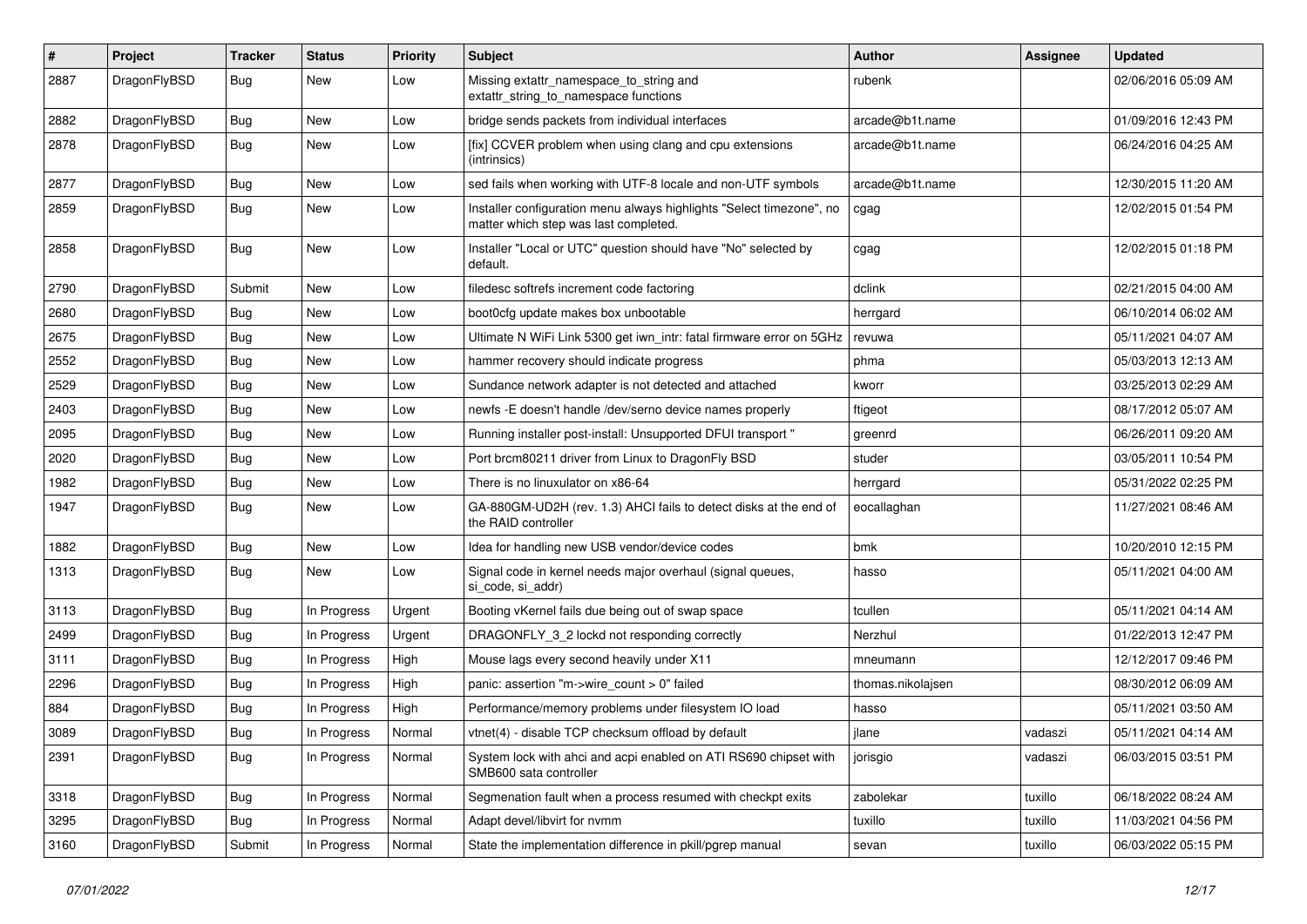| $\sharp$ | Project      | <b>Tracker</b> | <b>Status</b> | <b>Priority</b> | Subject                                                                                                | <b>Author</b>    | <b>Assignee</b> | <b>Updated</b>      |
|----------|--------------|----------------|---------------|-----------------|--------------------------------------------------------------------------------------------------------|------------------|-----------------|---------------------|
| 3145     | DragonFlyBSD | Submit         | In Progress   | Normal          | Update libelf to FreeBSD 12 current and build as base library usable<br>by ports                       | davshao          | tuxillo         | 08/20/2021 03:58 PM |
| 3028     | DragonFlyBSD | <b>Bug</b>     | In Progress   | Normal          | installer: confusion of set/get disk encryption passphrase dialogs                                     | liweitianux      | tuxillo         | 06/03/2022 05:13 PM |
| 2358     | DragonFlyBSD | <b>Bug</b>     | In Progress   | Normal          | DFBSD v3.0.2.32.g928ca - panic: hammer: insufficient undo FIFO<br>space!                               | tuxillo          | tuxillo         | 05/10/2021 02:50 AM |
| 1921     | DragonFlyBSD | Bug            | In Progress   | Normal          | we miss mlockall                                                                                       | alexh            | tuxillo         | 06/18/2022 04:08 AM |
| 1700     | DragonFlyBSD | Submit         | In Progress   | Normal          | skip boot2 menu on <enter></enter>                                                                     | Johannes.Hofmann | tuxillo         | 05/15/2022 08:35 AM |
| 1584     | DragonFlyBSD | <b>Bug</b>     | In Progress   | Normal          | can't use ssh from jail: debug1: read_passphrase: can't open<br>/dev/tty: Device busy                  | corecode         | tuxillo         | 05/11/2021 03:53 AM |
| 1583     | DragonFlyBSD | Bug            | In Progress   | Normal          | panic: assertion: cursor->trans->sync_lock_refs > 0 in<br>hammer_recover_cursor                        | corecode         | tuxillo         | 05/11/2021 03:53 AM |
| 1547     | DragonFlyBSD | <b>Bug</b>     | In Progress   | Normal          | disklabel64 automatic sizing                                                                           | corecode         | tuxillo         | 05/11/2021 03:52 AM |
| 1528     | DragonFlyBSD | Bug            | In Progress   | Normal          | ktrace does not show proper return values for pipe(2)                                                  | corecode         | tuxillo         | 05/11/2021 03:52 AM |
| 1475     | DragonFlyBSD | <b>Bug</b>     | In Progress   | Normal          | kernel blocks with low memory and syscons setting a high res mode<br>' scrollback                      | corecode         | tuxillo         | 05/11/2021 03:52 AM |
| 1469     | DragonFlyBSD | Bug            | In Progress   | Normal          | Hammer history security concern                                                                        | corecode         | tuxillo         | 05/11/2021 03:52 AM |
| 1390     | DragonFlyBSD | <b>Bug</b>     | In Progress   | Normal          | Use id_t type for {get,set}priority()                                                                  | Anonymous        | tuxillo         | 07/05/2019 02:18 AM |
| 1030     | DragonFlyBSD | <b>Bug</b>     | In Progress   | Normal          | msdosfs umount panic                                                                                   | corecode         | tuxillo         | 05/11/2021 03:51 AM |
| 998      | DragonFlyBSD | <b>Bug</b>     | In Progress   | Normal          | Unconfiguring a vn while it is mounted                                                                 | rumcic           | tuxillo         | 05/11/2021 04:00 AM |
| 781      | DragonFlyBSD | <b>Bug</b>     | In Progress   | Normal          | fdisk uses wrong geometry on usb flash drives                                                          | corecode         | tuxillo         | 05/11/2021 03:50 AM |
| 742      | DragonFlyBSD | <b>Bug</b>     | In Progress   | Normal          | umount problems with multiple mounts                                                                   | corecode         | tuxillo         | 06/25/2022 04:02 AM |
| 1302     | DragonFlyBSD | <b>Bug</b>     | In Progress   | Normal          | Checkpoint regression?                                                                                 | sjg              | sjg             | 07/10/2013 05:22 PM |
| 168      | DragonFlyBSD | <b>Bug</b>     | In Progress   | Normal          | Livelocked limit engaged while trying to setup IPW wireless                                            | mschacht         | sepherosa       | 05/11/2021 04:05 AM |
| 2549     | DragonFlyBSD | Bug            | In Progress   | Normal          | netgraph7: Kernel page fault.                                                                          | russiane39       | nant            | 05/10/2013 11:20 PM |
| 3031     | DragonFlyBSD | Submit         | In Progress   | Normal          | Update drm/radeon to Linux 4.7.10 as much as possible                                                  | davshao          | ftigeot         | 08/19/2021 12:33 PM |
| 2819     | DragonFlyBSD | <b>Bug</b>     | In Progress   | Normal          | Random micro system freezes after a week of uptime                                                     | ftigeot          | dillon          | 08/16/2015 08:46 PM |
| 2353     | DragonFlyBSD | <b>Bug</b>     | In Progress   | Normal          | panic: assertion "gd->gd_spinlocks_wr == 0" failed in<br>bsd4_schedulerclock                           | jaydg            | alexh           | 11/28/2012 01:57 AM |
| 3317     | DragonFlyBSD | <b>Bug</b>     | In Progress   | Normal          | Network vtnet0 not working on Hetzner cloud                                                            | mneumann         |                 | 06/18/2022 03:55 AM |
| 3310     | DragonFlyBSD | Bug            | In Progress   | Normal          | NVMM+QEMU fail to boot with UEFI: Mem Assist Failed<br>[gpa=0xfffffff0]                                | liweitianux      |                 | 01/11/2022 03:22 PM |
| 3299     | DragonFlyBSD | <b>Bug</b>     | In Progress   | Normal          | DragonFlyBSD reports utterly wrong uptime (most of the time, right<br>after booting in)                | adrian           |                 | 11/11/2021 01:43 PM |
| 3269     | DragonFlyBSD | <b>Bug</b>     | In Progress   | Normal          | Is double-buffer'd buf still required by HAMMER2?                                                      | tkusumi          |                 | 05/12/2021 04:09 PM |
| 3021     | DragonFlyBSD | <b>Bug</b>     | In Progress   | Normal          | sys/dev/drm/i915/i915_gem_stolen.c:115]: (error) Signed integer<br>overflow for expression '65535<<20' | dcb              |                 | 04/11/2017 12:46 PM |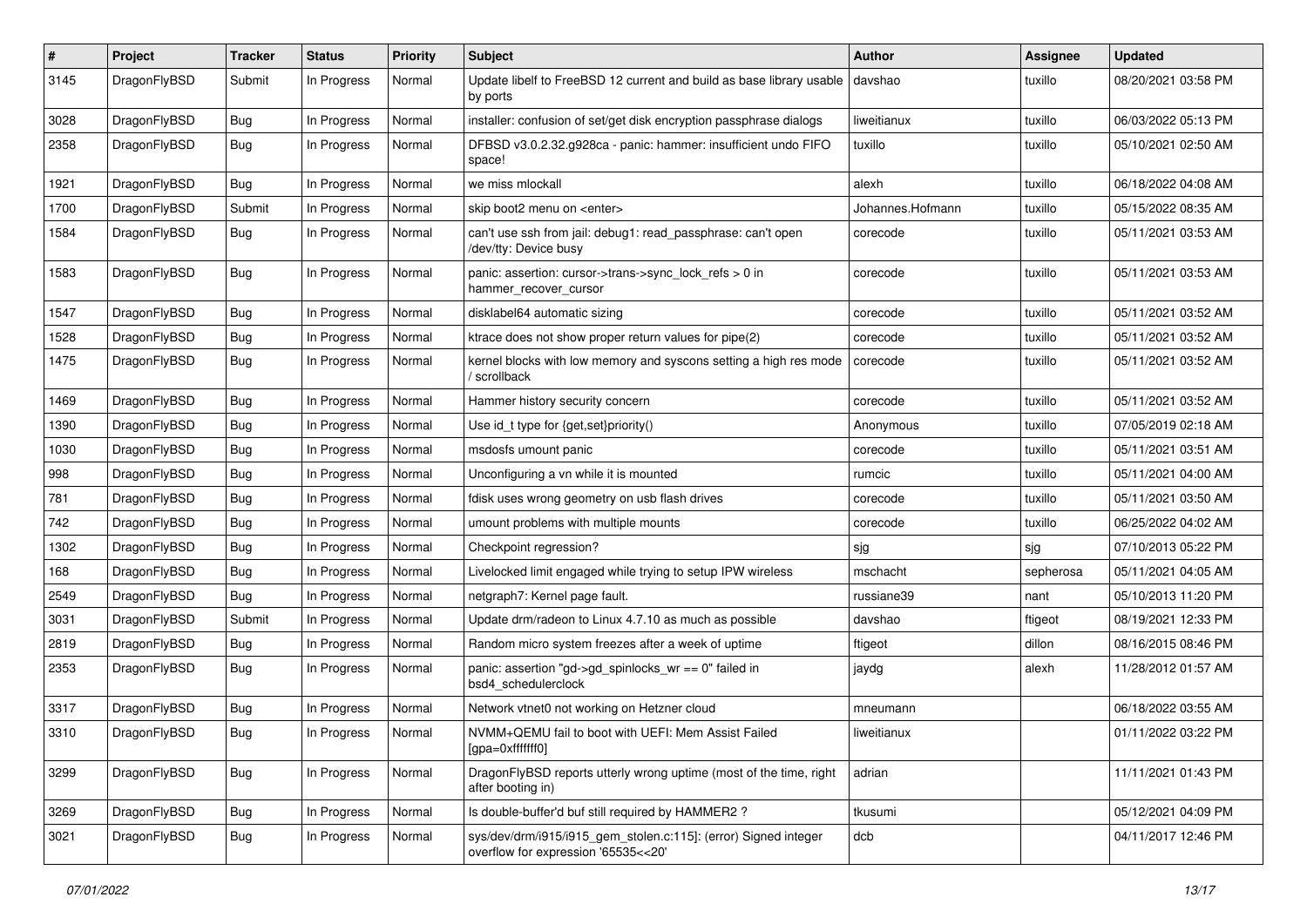| $\sharp$ | Project      | <b>Tracker</b> | <b>Status</b> | <b>Priority</b> | Subject                                                                                                   | <b>Author</b>      | Assignee | <b>Updated</b>      |
|----------|--------------|----------------|---------------|-----------------|-----------------------------------------------------------------------------------------------------------|--------------------|----------|---------------------|
| 3011     | DragonFlyBSD | <b>Bug</b>     | In Progress   | Normal          | dragonfly/sys/dev/netif/re/re.c: suspicious code ?                                                        | dcb                |          | 07/29/2017 01:26 AM |
| 2731     | DragonFlyBSD | <b>Bug</b>     | In Progress   | Normal          | Screen full of random colors when starting Xorg with Intel Haswell<br>HD Graphics P4600                   | ikatzmaier         |          | 11/12/2014 04:08 PM |
| 2414     | DragonFlyBSD | <b>Bug</b>     | In Progress   | Normal          | Lenovo S10 acpi freeze (not new)                                                                          | davshao            |          | 05/11/2021 04:13 AM |
| 2360     | DragonFlyBSD | <b>Bug</b>     | In Progress   | Normal          | Wishlist: virtio driver import                                                                            | vsrinivas          |          | 06/04/2022 04:16 AM |
| 2351     | DragonFlyBSD | <b>Bug</b>     | In Progress   | Normal          | DFBSD v3.1.0.579.g44ccf - Stuck during startup, random freezes                                            | tuxillo            |          | 04/24/2012 08:21 AM |
| 2345     | DragonFlyBSD | <b>Bug</b>     | In Progress   | Normal          | DFBSD v3.1.0.457.gd679f - NFS panic on diskless station                                                   | tuxillo            |          | 04/07/2012 05:22 PM |
| 2282     | DragonFlyBSD | <b>Bug</b>     | In Progress   | Normal          | gdb segfaults with certain corefiles                                                                      | tuxillo            |          | 01/18/2012 04:40 PM |
| 2013     | DragonFlyBSD | <b>Bug</b>     | In Progress   | Normal          | oversized DMA request loop                                                                                | josepht            |          | 05/11/2021 04:06 AM |
| 1749     | DragonFlyBSD | <b>Bug</b>     | In Progress   | Normal          | HAMMER fsstress panic in hammer_flush_inode_core<br>'ip->flush_state != HAMMER_FST_FLUSH'                 | vsrinivas          |          | 05/11/2021 04:06 AM |
| 1744     | DragonFlyBSD | <b>Bug</b>     | In Progress   | Normal          | HAMMER fsstress panic in hammer_setup_child_callback                                                      | vsrinivas          |          | 05/11/2021 04:05 AM |
| 1669     | DragonFlyBSD | <b>Bug</b>     | In Progress   | Normal          | Drive wont open using button                                                                              | elekktretterr      |          | 02/29/2012 12:05 PM |
| 1661     | DragonFlyBSD | <b>Bug</b>     | In Progress   | Normal          | panic on password entry mount smb filesystem                                                              | vsrinivas          |          | 11/27/2021 08:29 AM |
| 1502     | DragonFlyBSD | <b>Bug</b>     | In Progress   | Normal          | Lock while deleting files from nohistory HAMMER directories                                               | hasso              |          | 03/10/2013 04:28 AM |
| 1398     | DragonFlyBSD | Submit         | In Progress   | Normal          | hdestroy(3) restricts hash key to point to malloc'ed space                                                | Anonymous          |          | 08/20/2021 04:06 PM |
| 1368     | DragonFlyBSD | <b>Bug</b>     | In Progress   | Normal          | suspend signal race?                                                                                      | qhwt+dfly          |          | 05/11/2021 03:51 AM |
| 1336     | DragonFlyBSD | <b>Bug</b>     | In Progress   | Normal          | Still looking for reports of missed directory entries w/ HAMMER                                           | dillon             |          | 05/11/2021 04:00 AM |
| 1307     | DragonFlyBSD | <b>Bug</b>     | In Progress   | Normal          | hammer tid -2 shows unexpected result                                                                     | corecode           |          | 10/18/2016 05:29 PM |
| 1218     | DragonFlyBSD | <b>Bug</b>     | In Progress   | Normal          | panic: assertion: error == 0 in hammer_start_transaction                                                  | rumcic             |          | 05/11/2021 04:00 AM |
| 1181     | DragonFlyBSD | <b>Bug</b>     | In Progress   | Normal          | ACX111 panic                                                                                              | elekktretterr      |          | 05/11/2021 04:00 AM |
| 604      | DragonFlyBSD | <b>Bug</b>     | In Progress   | Normal          | 1.8.1-RELEASE - clock runs fast on mainboard ASUS P5A-B                                                   | yeti               |          | 05/11/2021 03:55 AM |
| 331      | DragonFlyBSD | <b>Bug</b>     | In Progress   | Normal          | ftpsesame (aka Bridging S01E03)                                                                           | bastyaelvtars      |          | 03/09/2013 12:28 PM |
| 1819     | DragonFlyBSD | <b>Bug</b>     | In Progress   | Low             | truss - Major revamping task list                                                                         | tuxillo            | tuxillo  | 11/27/2021 08:45 AM |
| 2797     | DragonFlyBSD | <b>Bug</b>     | In Progress   | Low             | vkernels with & without machdep.pmap_mmu_optimize                                                         | yellowrabbit2010   |          | 11/27/2021 08:06 AM |
| 2631     | DragonFlyBSD | <b>Bug</b>     | In Progress   | Low             | Verify library versioning current with full package build and switch it<br>on (after publishing packages) | tuxillo            |          | 05/11/2021 04:06 AM |
| 1148     | DragonFlyBSD | <b>Bug</b>     | In Progress   | Low             | BCM4311 wireless network adapter detected but not functional                                              | archimedes.gaviola |          | 05/11/2021 04:00 AM |
| 725      | DragonFlyBSD | Bug            | In Progress   | Low             | 'make distribution' fails w/'ro' /usr/obj                                                                 | c.turner           |          | 03/09/2013 01:01 PM |
| 3205     | DragonFlyBSD | <b>Bug</b>     | Feedback      | High            | Go compiler net test failing                                                                              | t_dfbsd            | tuxillo  | 05/10/2021 02:45 AM |
| 1831     | DragonFlyBSD | <b>Bug</b>     | Feedback      | High            | HAMMER "malloc limit exceeded" panic                                                                      | eocallaghan        | dillon   | 06/04/2022 04:38 AM |
| 2638     | DragonFlyBSD | <b>Bug</b>     | Feedback      | High            | Fix machdep.pmap_mmu_optimize                                                                             | tuxillo            |          | 05/11/2021 04:07 AM |
| 2396     | DragonFlyBSD | <b>Bug</b>     | Feedback      | High            | Latest 3.1 development version core dumps while destroying master<br><b>PFS</b>                           | sgeorge            |          | 01/23/2013 04:10 PM |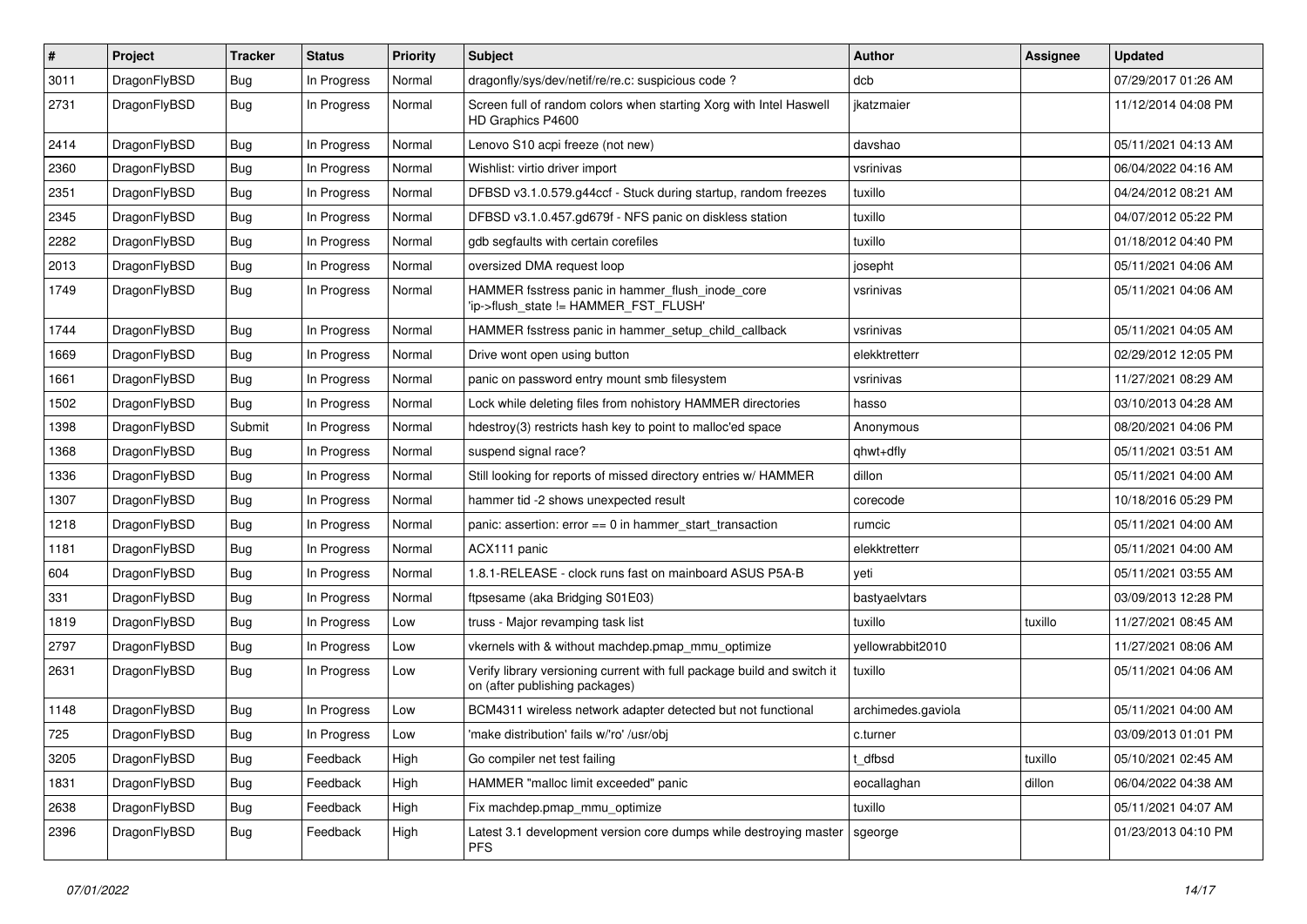| $\sharp$ | Project      | <b>Tracker</b> | <b>Status</b> | <b>Priority</b> | Subject                                                                                                            | <b>Author</b>    | Assignee | <b>Updated</b>      |
|----------|--------------|----------------|---------------|-----------------|--------------------------------------------------------------------------------------------------------------------|------------------|----------|---------------------|
| 2347     | DragonFlyBSD | <b>Bug</b>     | Feedback      | High            | Hammer PFSes destroy does not give back full space allocated to<br><b>PFS</b>                                      | sgeorge          |          | 07/19/2012 01:11 AM |
| 2717     | DragonFlyBSD | Submit         | Feedback      | Normal          | Out of range numeric handling                                                                                      | dclink           | tuxillo  | 05/11/2021 04:08 AM |
| 2438     | DragonFlyBSD | Submit         | Feedback      | Normal          | <b>TRIM</b> fixes                                                                                                  | Anonymous        | tuxillo  | 05/11/2021 03:45 AM |
| 1587     | DragonFlyBSD | Bug            | Feedback      | Normal          | can't gdb across fork                                                                                              | corecode         | tuxillo  | 05/11/2021 03:54 AM |
| 1579     | DragonFlyBSD | <b>Bug</b>     | Feedback      | Normal          | dfly 2.4.1 does not like HP DL360G4p and Smart Array 6400 with<br>MSA20                                            | tomaz.borstnar   | tuxillo  | 06/02/2014 02:44 PM |
| 1397     | DragonFlyBSD | <b>Bug</b>     | Feedback      | Normal          | jobs -I output inconsistency when called from script                                                               | Anonymous        | tuxillo  | 05/15/2022 05:07 AM |
| 1287     | DragonFlyBSD | <b>Bug</b>     | Feedback      | Normal          | altq configuration doesn't work                                                                                    | corecode         | tuxillo  | 05/11/2021 03:51 AM |
| 911      | DragonFlyBSD | <b>Bug</b>     | Feedback      | Normal          | kldload/kernel linker can exceed malloc reserve and panic system                                                   | corecode         | tuxillo  | 05/11/2021 03:51 AM |
| 901      | DragonFlyBSD | <b>Bug</b>     | Feedback      | Normal          | route show needs to get data from all cpus                                                                         | corecode         | tuxillo  | 05/11/2021 03:50 AM |
| 847      | DragonFlyBSD | <b>Bug</b>     | Feedback      | Normal          | processes getting stuck on mount point                                                                             | corecode         | tuxillo  | 05/11/2021 03:50 AM |
| 1593     | DragonFlyBSD | <b>Bug</b>     | Feedback      | Normal          | panic: assertion: ccb == ap->ap_err_ccb in ahci_put_err_ccb                                                        | ftigeot          | ftigeot  | 05/15/2022 05:09 AM |
| 2037     | DragonFlyBSD | <b>Bug</b>     | Feedback      | Normal          | Panic Bad link elm while building packages                                                                         | ftigeot          | dillon   | 04/21/2011 07:20 AM |
| 1411     | DragonFlyBSD | <b>Bug</b>     | Feedback      | Normal          | Burning doesn't work with ahci(4)                                                                                  | hasso            | dillon   | 05/11/2021 04:00 AM |
| 2100     | DragonFlyBSD | <b>Bug</b>     | Feedback      | Normal          | devfs related panic                                                                                                | sepherosa        | alexh    | 07/10/2011 02:29 PM |
| 3152     | DragonFlyBSD | <b>Bug</b>     | Feedback      | Normal          | Console's size in ttyv0 and single user mode is sticking to 80x25,<br>while ttyv1 can make use of the whole screen | overtime         |          | 02/24/2019 01:08 AM |
| 2958     | DragonFlyBSD | <b>Bug</b>     | Feedback      | Normal          | Hammer FS dies during pruning after massive write load                                                             | neilb            |          | 10/11/2016 04:20 AM |
| 2957     | DragonFlyBSD | <b>Bug</b>     | Feedback      | Normal          | swapoff -a followed by swapon -a doesn't give your swap back                                                       | neilb            |          | 10/09/2016 04:17 AM |
| 2644     | DragonFlyBSD | <b>Bug</b>     | Feedback      | Normal          | 3.6.0-REL trap 9 on boot                                                                                           | memmerto         |          | 11/27/2021 08:08 AM |
| 2617     | DragonFlyBSD | <b>Bug</b>     | Feedback      | Normal          | Possible issue with wireless mouse on 3.6 release                                                                  | FilippoMo        |          | 01/14/2015 03:42 PM |
| 2556     | DragonFlyBSD | Bug            | Feedback      | Normal          | DragonFly v3.5.0.81.gd3479 - Process signal weirdness                                                              | tuxillo          |          | 12/17/2013 03:48 PM |
| 2459     | DragonFlyBSD | Bug            | Feedback      | Normal          | apic problems with HP Probook 4510s                                                                                | thowe            |          | 11/27/2021 08:22 AM |
| 2288     | DragonFlyBSD | <b>Bug</b>     | Feedback      | Normal          | Random IO performance loss introduced since January 1st                                                            | lentferj         |          | 01/23/2013 04:21 PM |
| 2090     | DragonFlyBSD | <b>Bug</b>     | Feedback      | Normal          | snd_hda does not support headphone automute                                                                        | justin           |          | 03/29/2012 08:03 PM |
| 2081     | DragonFlyBSD | <b>Bug</b>     | Feedback      | Normal          | Panic on device "detach" / "failure"                                                                               | vsrinivas        |          | 02/29/2012 07:11 AM |
| 1860     | DragonFlyBSD | <b>Bug</b>     | Feedback      | Normal          | Panic while creating UFS fs on vn(4) for initrd                                                                    | matthias         |          | 02/29/2012 07:16 AM |
| 1824     | DragonFlyBSD | Bug            | Feedback      | Normal          | kernel panic, x86, 2.7.3.859.ge5104                                                                                | akirchhoff135014 |          | 03/10/2013 07:49 AM |
| 1745     | DragonFlyBSD | <b>Bug</b>     | Feedback      | Normal          | kmalloc panic                                                                                                      | josepht          |          | 05/11/2021 04:05 AM |
| 1727     | DragonFlyBSD | Bug            | Feedback      | Normal          | CD boot panic (2.6.1) (usb?)                                                                                       | kiril            |          | 05/15/2022 05:10 AM |
| 1718     | DragonFlyBSD | Bug            | Feedback      | Normal          | IDE disk drive not detected by x86_64 2.6.1 Live CD                                                                | bcox             |          | 11/27/2021 08:25 AM |
| 1717     | DragonFlyBSD | Bug            | Feedback      | Normal          | HAMMER panic in hammer cursor down()                                                                               | josepht1         |          | 05/11/2021 04:05 AM |
| 1672     | DragonFlyBSD | <b>Bug</b>     | Feedback      | Normal          | panic (trap 12) around btree_search() in 2.4.1-RELEASE                                                             | floid            |          | 01/19/2015 03:36 AM |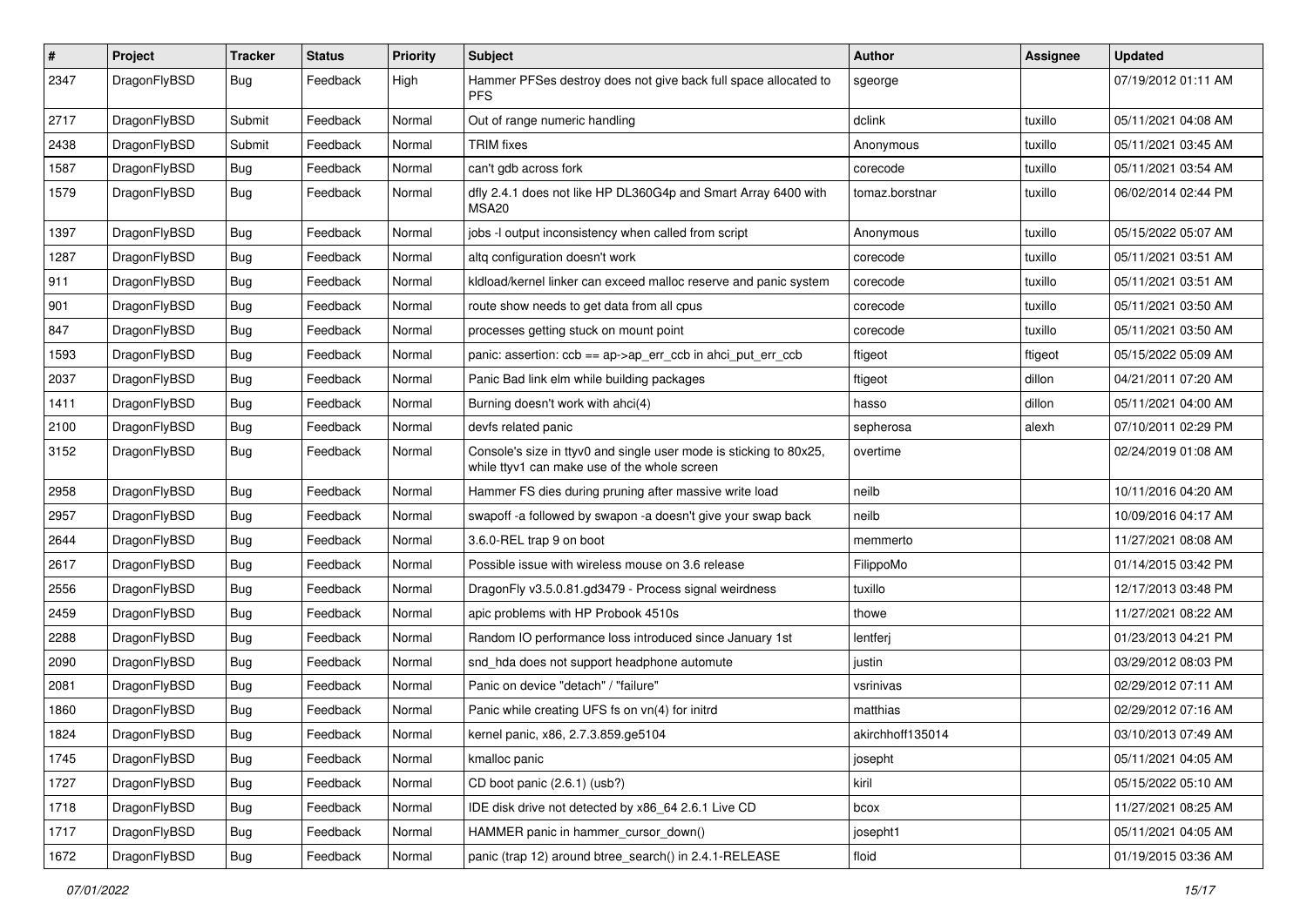| #    | Project      | <b>Tracker</b> | <b>Status</b> | <b>Priority</b> | Subject                                                                                                                                                   | <b>Author</b>  | <b>Assignee</b> | <b>Updated</b>      |
|------|--------------|----------------|---------------|-----------------|-----------------------------------------------------------------------------------------------------------------------------------------------------------|----------------|-----------------|---------------------|
| 1668 | DragonFlyBSD | <b>Bug</b>     | Feedback      | Normal          | Power button not working                                                                                                                                  | elekktretterr  |                 | 03/10/2013 06:22 AM |
| 1618 | DragonFlyBSD | Bug            | Feedback      | Normal          | collision for 'struct pmap' when using RPC and <sys user.h=""></sys>                                                                                      | carenas        |                 | 05/11/2021 04:05 AM |
| 1613 | DragonFlyBSD | <b>Bug</b>     | Feedback      | Normal          | USB Keyboard not working on master                                                                                                                        | elekktretterr  |                 | 05/11/2021 04:05 AM |
| 1592 | DragonFlyBSD | <b>Bug</b>     | Feedback      | Normal          | AcpiOSUnmapMemory: Warning, deallocation did not track<br>allocation.                                                                                     | eocallaghan    |                 | 06/02/2014 07:45 AM |
| 1591 | DragonFlyBSD | Bug            | Feedback      | Normal          | Lenovo X301 hangs with AHCI Driver CMD TIMEOUT<br>STS=d0 <bsy></bsy>                                                                                      | eocallaghan    |                 | 05/11/2021 04:05 AM |
| 1580 | DragonFlyBSD | Bug            | Feedback      | Normal          | Panic (Fatal trap 12: page fault while in kernel mode) while playing<br>with pf and netif names                                                           | rumcic         |                 | 12/21/2018 01:21 AM |
| 1577 | DragonFlyBSD | Bug            | Feedback      | Normal          | panic: assertion: leaf->base.obj_id == ip->obj_id in<br>hammer_ip_delete_range                                                                            | qhwt+dfly      |                 | 05/11/2021 04:01 AM |
| 1563 | DragonFlyBSD | Bug            | Feedback      | Normal          | reset(1) doesn't reset terminal to the defaults                                                                                                           | hasso          |                 | 03/10/2013 04:17 AM |
| 1560 | DragonFlyBSD | Bug            | Feedback      | Normal          | Unable to modify partition table on ThinkPad T61p during install                                                                                          | rehsack        |                 | 01/15/2015 08:57 AM |
| 1521 | DragonFlyBSD | <b>Bug</b>     | Feedback      | Normal          | amd64 2.4 livecd won't mount root at boot                                                                                                                 | bolapara       |                 | 01/28/2018 03:45 AM |
| 1489 | DragonFlyBSD | <b>Bug</b>     | Feedback      | Normal          | panic: ufs dirbad: bad dir                                                                                                                                | rumcic         |                 | 03/10/2013 04:34 AM |
| 1486 | DragonFlyBSD | <b>Bug</b>     | Feedback      | Normal          | Interrupt storm related to SATA DVD device                                                                                                                | hasso          |                 | 05/11/2021 04:01 AM |
| 1481 | DragonFlyBSD | <b>Bug</b>     | Feedback      | Normal          | panic: assertion: kva_p(buf) in soopt_from_kbuf (after ipfw pipe<br>show, 2.2.1-R)                                                                        | combiner       |                 | 05/11/2021 04:01 AM |
| 1456 | DragonFlyBSD | Bug            | Feedback      | Normal          | Microsoft wireless desktop problems                                                                                                                       | elekktretterr  |                 | 01/15/2015 08:34 AM |
| 1454 | DragonFlyBSD | <b>Bug</b>     | Feedback      | Normal          | Unable to boot from external USB DVD drive                                                                                                                | elekktretterr  |                 | 05/11/2021 04:01 AM |
| 1448 | DragonFlyBSD | Bug            | Feedback      | Normal          | panic: assertion: _tp->tt_msg->tt_cpuid == mycpuid in<br>tcp_callout_active tcp_output tcp_usr_send netmsg_pru_send<br>netmsg_service tcpmsg_service_loop | dillon         |                 | 05/11/2021 04:00 AM |
| 1429 | DragonFlyBSD | Bug            | Feedback      | Normal          | vkernel bug - "mfree: m->m_nextpkt != NULL"                                                                                                               | dillon         |                 | 05/11/2021 04:00 AM |
| 1387 | DragonFlyBSD | <b>Bug</b>     | Feedback      | Normal          | zero-size malloc and ps: kvm_getprocs: Bad address                                                                                                        | qhwt+dfly      |                 | 05/11/2021 04:00 AM |
| 1332 | DragonFlyBSD | Bug            | Feedback      | Normal          | DFBSD 2.2 - Booting usbcdrom/usbsticks on thinkpad hangs on<br>"BTX Halted"                                                                               | tuxillo        |                 | 05/11/2021 04:00 AM |
| 1330 | DragonFlyBSD | <b>Bug</b>     | Feedback      | Normal          | Hammer, usb disk, SYNCHRONIZE CACHE failure                                                                                                               | josepht        |                 | 06/02/2014 04:56 AM |
| 1282 | DragonFlyBSD | Bug            | Feedback      | Normal          | panic (trap 12) when booting SMP kernel on Atom 330 (dual core)                                                                                           | tomaz.borstnar |                 | 05/11/2021 04:00 AM |
| 1250 | DragonFlyBSD | <b>Bug</b>     | Feedback      | Normal          | Panic upon plugging an USB flash drive into the machine                                                                                                   | rumcic         |                 | 03/10/2013 05:17 AM |
| 1249 | DragonFlyBSD | <b>Bug</b>     | Feedback      | Normal          | panic: ffs_vfree: freeing free inode                                                                                                                      | rumcic         |                 | 03/10/2013 05:13 AM |
| 1144 | DragonFlyBSD | Bug            | Feedback      | Normal          | Incorrect clock under KVM                                                                                                                                 | msylvan        |                 | 03/09/2013 01:17 PM |
| 1101 | DragonFlyBSD | <b>Bug</b>     | Feedback      | Normal          | ohci related panic                                                                                                                                        | polachok       |                 | 05/11/2021 04:00 AM |
| 979  | DragonFlyBSD | Bug            | Feedback      | Normal          | Failure-prone USB mass storage (SB600? msdosfs? CAM?)                                                                                                     | floid          |                 | 01/15/2015 08:38 AM |
| 846  | DragonFlyBSD | Bug            | Feedback      | Normal          | USB bugs:usb mouse can't used!                                                                                                                            | frankning      |                 | 01/15/2015 08:36 AM |
| 806  | DragonFlyBSD | Bug            | Feedback      | Normal          | boot error on MacBook                                                                                                                                     | tralamazza     |                 | 06/04/2022 05:28 AM |